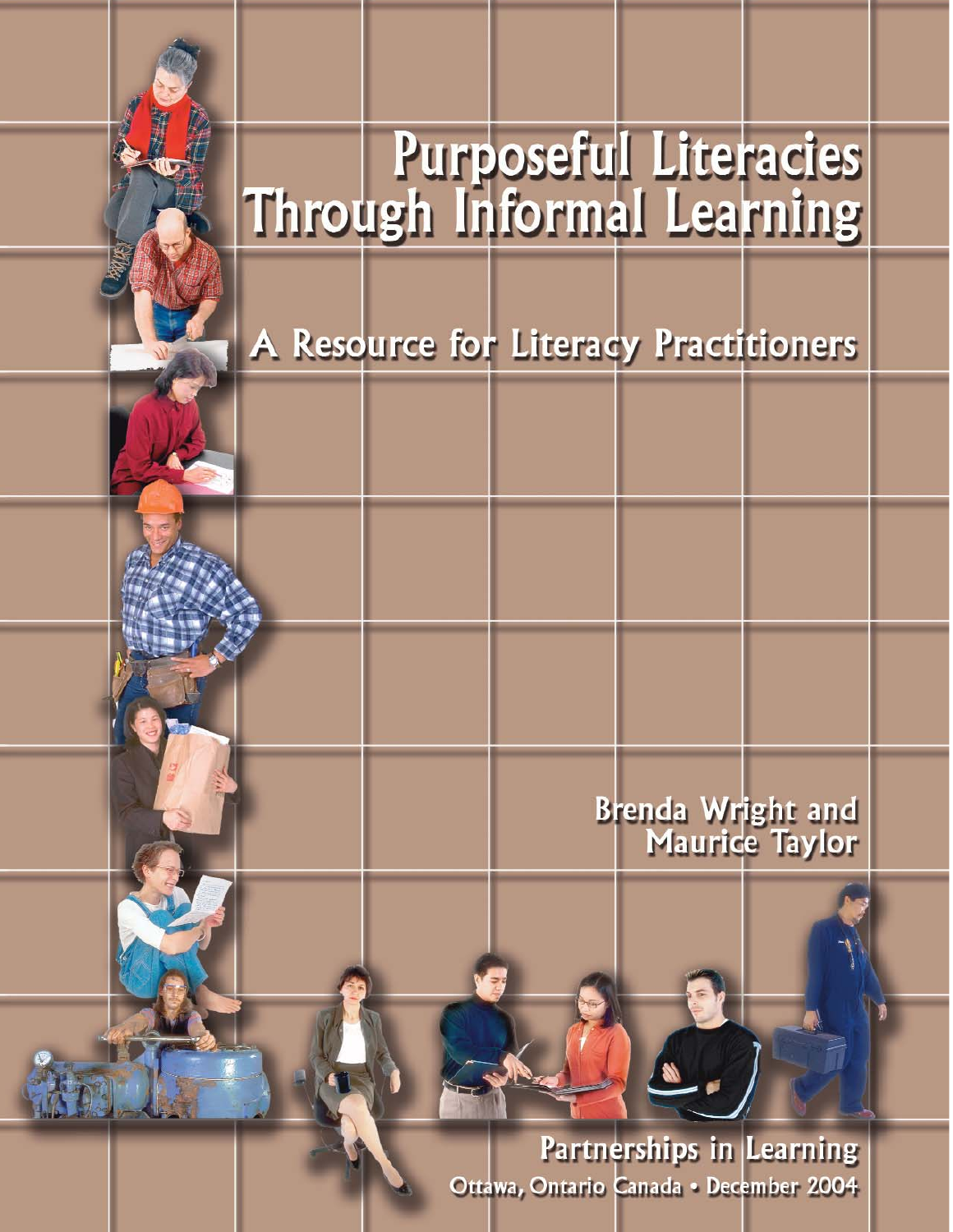Purposeful Literacies Through Informal Learning A Resource for Literacy Practitioners

> Brenda Wright and Maurice Taylor

Partnerships in Learning December 2004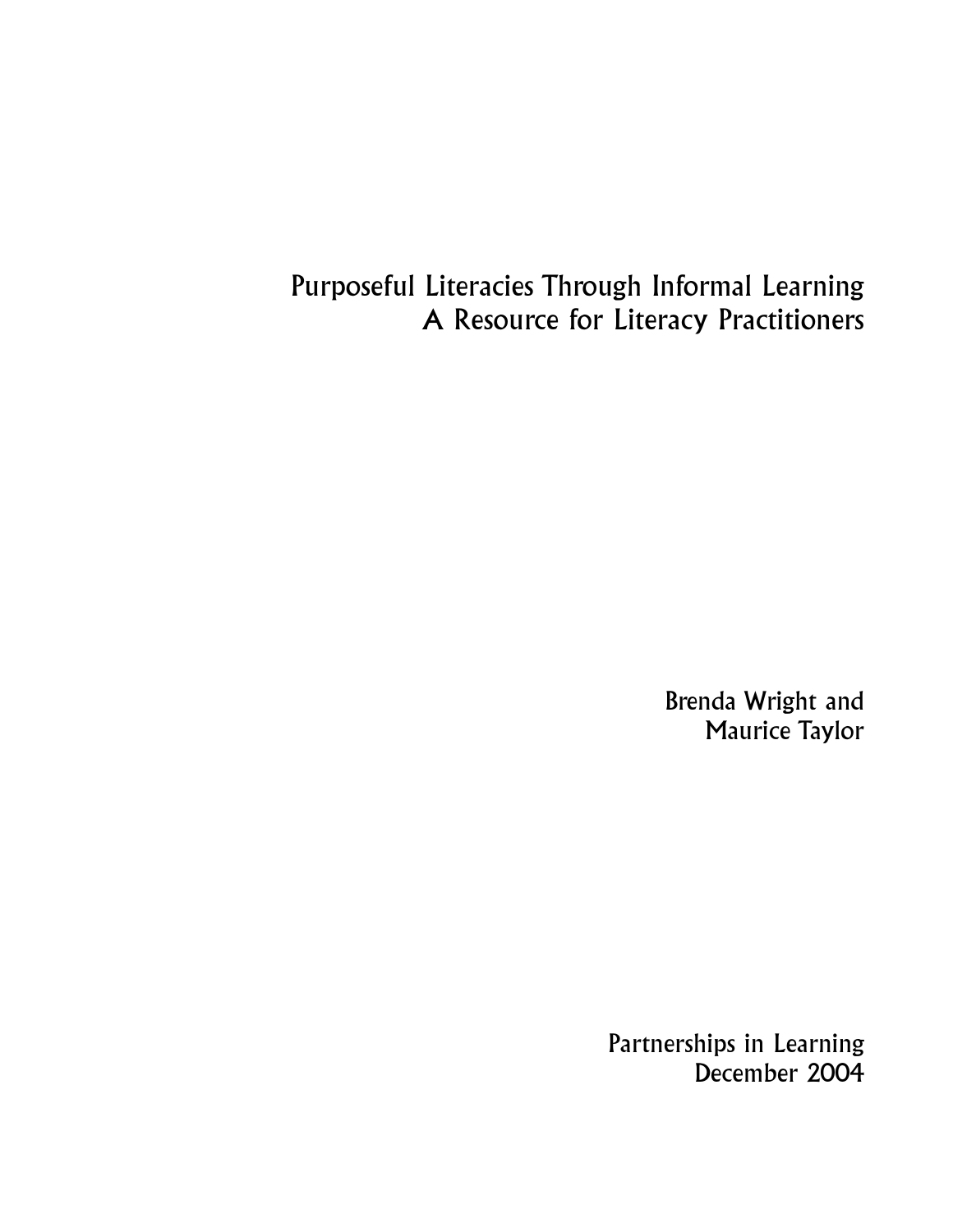## **Contents**

| ъ   |                                                            |
|-----|------------------------------------------------------------|
|     |                                                            |
|     |                                                            |
| ٦'n |                                                            |
|     | Informal Learning and the Practice of Literacy Skills 17 . |
|     |                                                            |
| ъ.  |                                                            |
| ъ.  | The Role of Culture in Shaping Informal Learning 23        |
|     |                                                            |
| ۹.  |                                                            |
| 79. | Purposeful Literacies Through Informal Learning 37. .      |
|     |                                                            |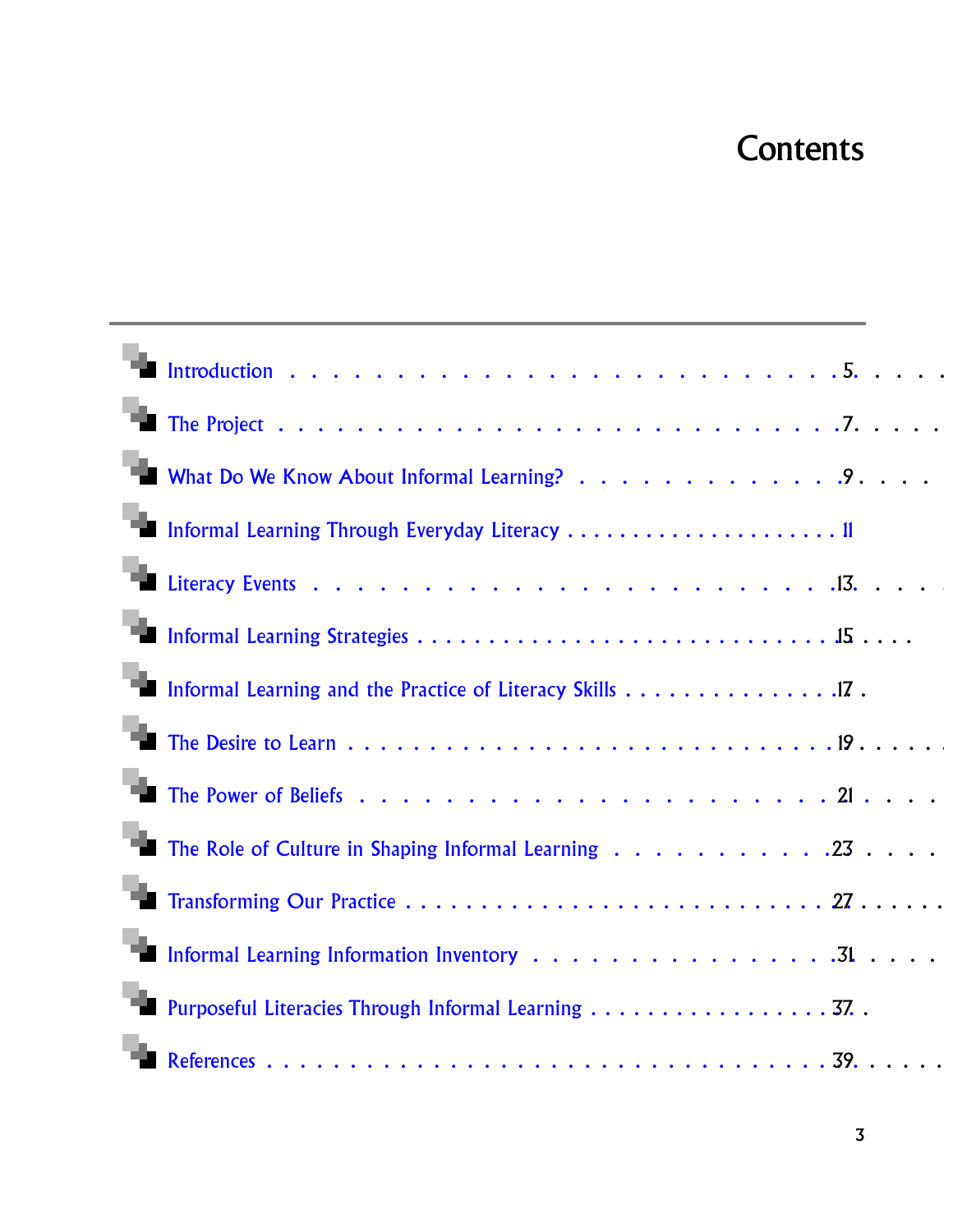## Introduction

<span id="page-3-0"></span>

Isn't all literacy purposeful? For literacy practitioners the answer is obvious, but what about our learner's with low literacy skills? Are they aware they possess a wealth of valuable knowledge and skills gained outside an organized setting? Do we think about what knowledge they bring in terms of daily life events as they access our literacy programs?

Individual or group learning, which occurs outside of a formal or nonformal organized setting, is known as informal learning. It can happen anywhere and at anytime. This type of learning is meaningful as it is learning we utilize in our everyday lives. Literacy development plays a significant role in relation to informal learning events. Interestingly, in our research learners were unaware that literacy played a primary role in their daily life events.

The objective of this resource is to assist you in enhancing your understanding of informal learning practices and their importance as it relates to understanding our learners. It will also guide you to further understand barriers to the learning process and assist you to help learners

In our research learners were unaware that literacy played a primary role in their daily life events.

overcome those barriers. Most important you will gain greater knowledge of the assets that your learners have acquired in everyday events,

This project was funded by the National Literacy Secretariat, Human Resources and Skills Development Canada.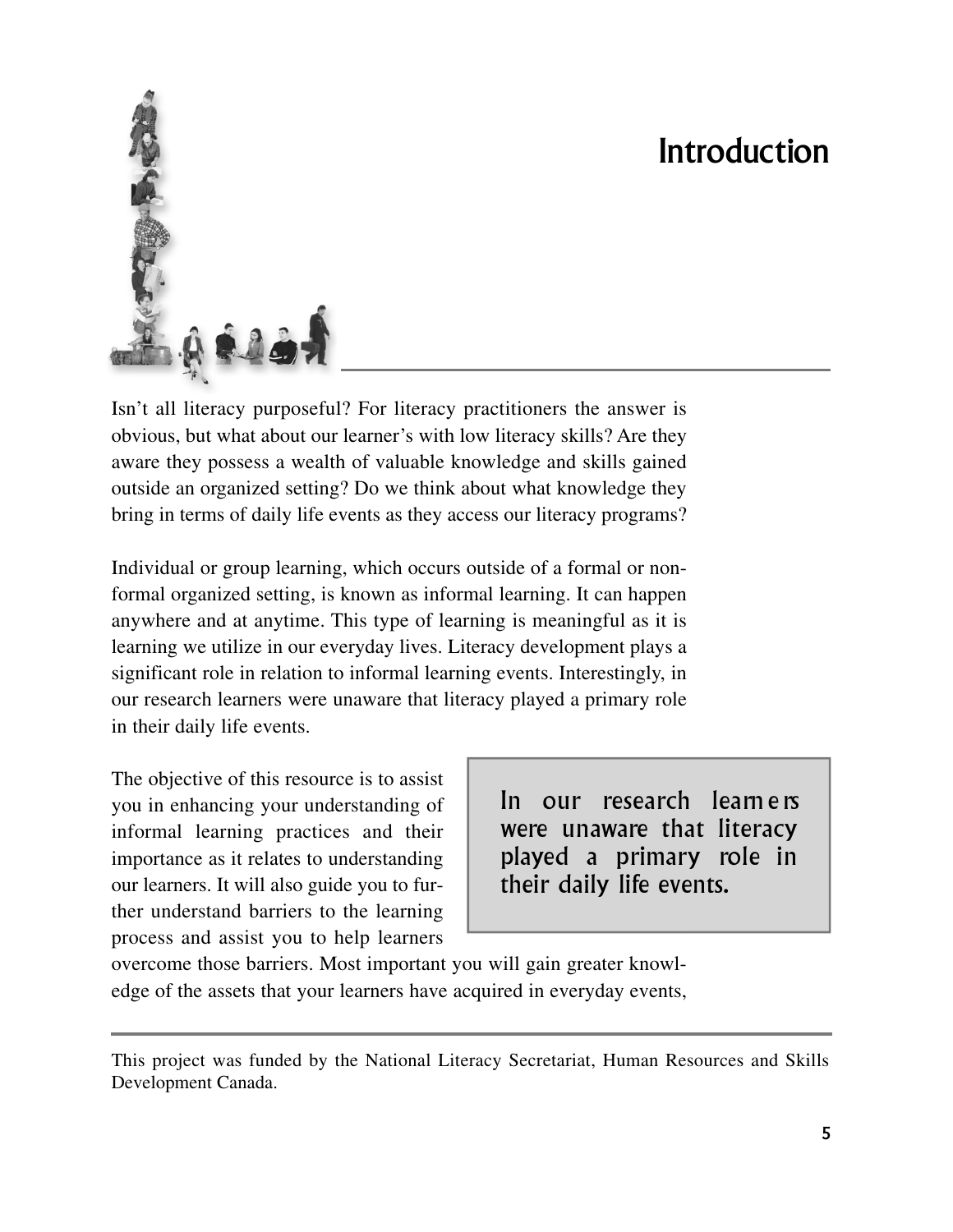which are relevant to their life goals. In other words, we will find out what is important to them in terms of learning and how we can help motivate them to engage in further learning.

Within this resource guide you will learn about the project and what we know about informal learning. You will be guided through informal learning practices and daily literacy activities that were relevant to the learners. We will discuss motivations for learning, beliefs and how culture affects our learners. A tool is included to assist you in gathering information about the informal learning practices of learners and we will also look at how all of this information is useful to you as a literacy practitioner.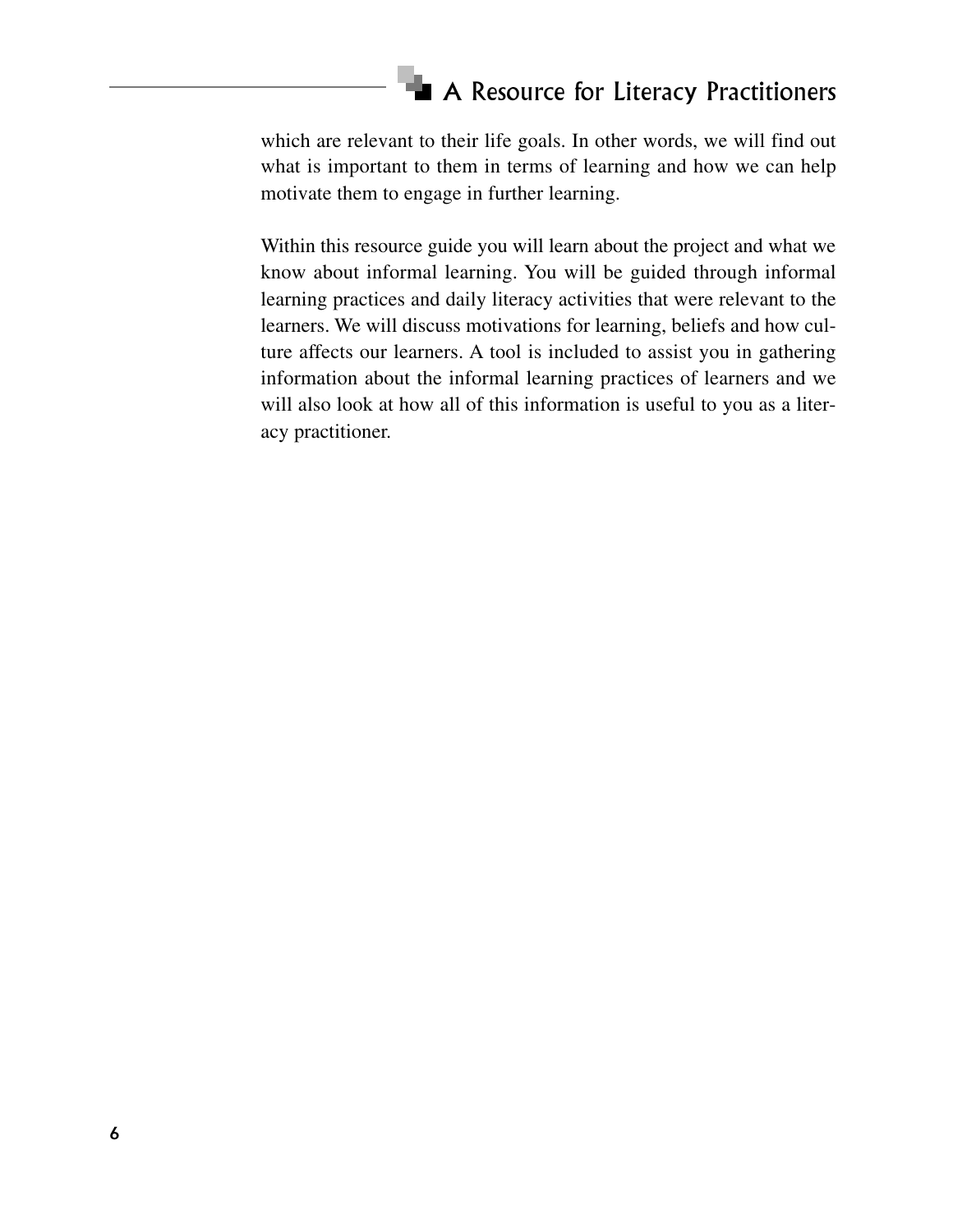## The Project

<span id="page-5-0"></span>

The "Informal Learning Practices" project was a two-year project, funded by the National Literacy Secretariat and directed under Maurice Taylor, Partnerships in Learning, in Ottawa. The project engaged five literacy practitioners from community based literacy programs across the country. The five selected were Jane Bolton of the Smithers Community

Quote from a learner. "I want others to know that just because someone can't read, it does not mean they are not smart."

Learning Services, Smithers, BC; Judy Purcell of the Nova Scotia Department of Education, Bridgewater, NS, Andrea Pheasey of The Learning Centre, Edmonton, Alberta; Angela Davis of Ottawa Carleton Catholic School Board, Ottawa, ON and myself, Brenda Wright of the Saint John Learning Exchange, Saint John, N.B.

The group received training in ethnographic research techniques and returned to their programs as field researchers. Ethnography is a collection of research methods used to compile pertinent information because it focuses on social cultural aspects and the different ways people practice literacy. The researcher then produces a written record based on the key participant. The methods used in this project were an orally administered survey, observations, interviews and the collection of materials.

Ten low literacy skilled adults (IALS Levels 1, 2) who were attending a literacy program or had attended a program were selected to be part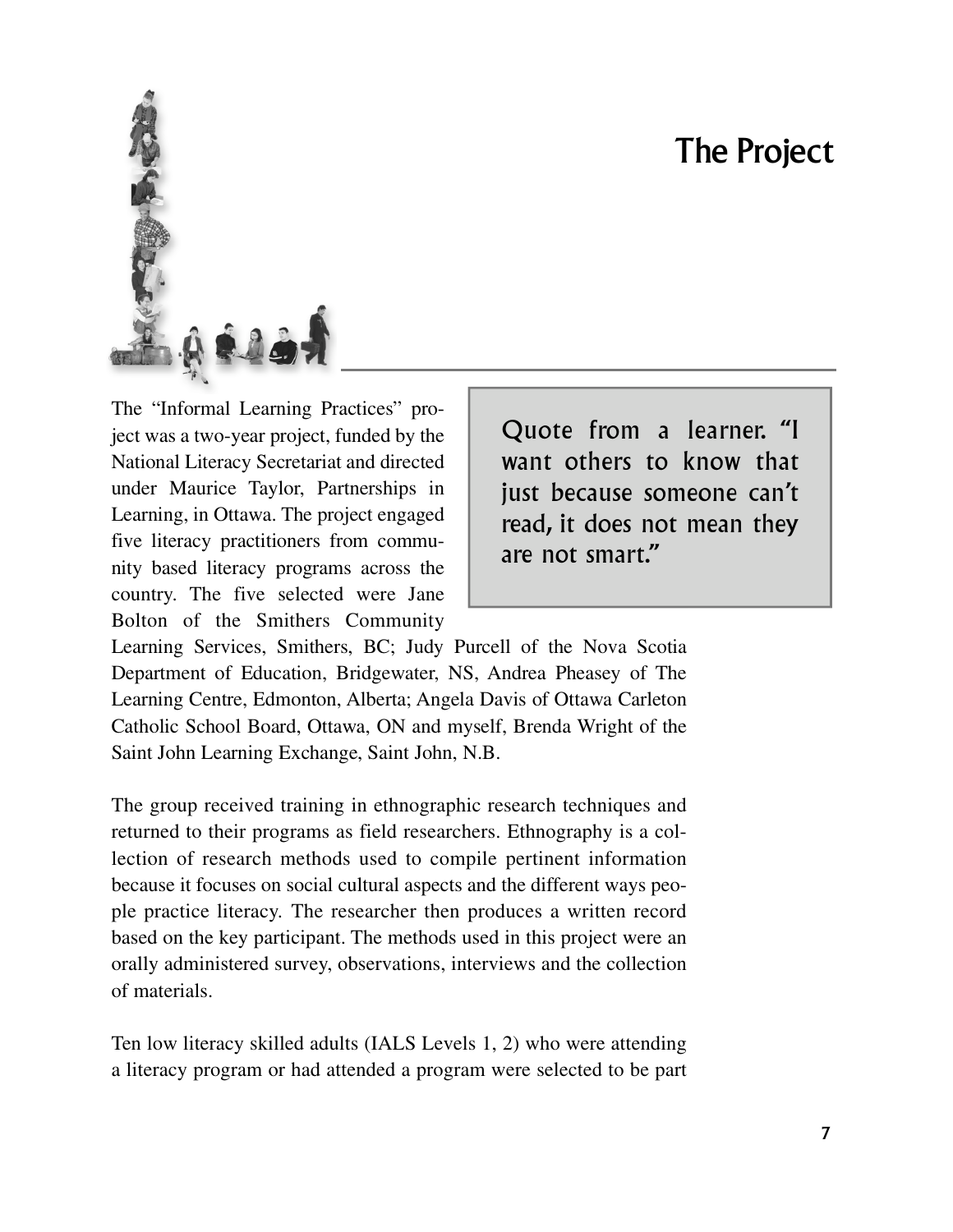of the research project and subsequent data collection. The case studies profiled each learner and focused on how they engaged in learning outside of a formal setting. The data collection focused around learning events, which took place in the home, community or the workplace. Ten narratives from the field researchers were written and analyzed.

The data collection revealed insightful information and new awareness around the lives of adults with low literacy skills. The purpose of sharing the information through this resource guide is to assist and enhance our practice in the field of adult literacy.

*Reflection Question*

*As an instructor, am I aware of the informal learning that happens in the lives of learners outside of the literacy program or organized group?*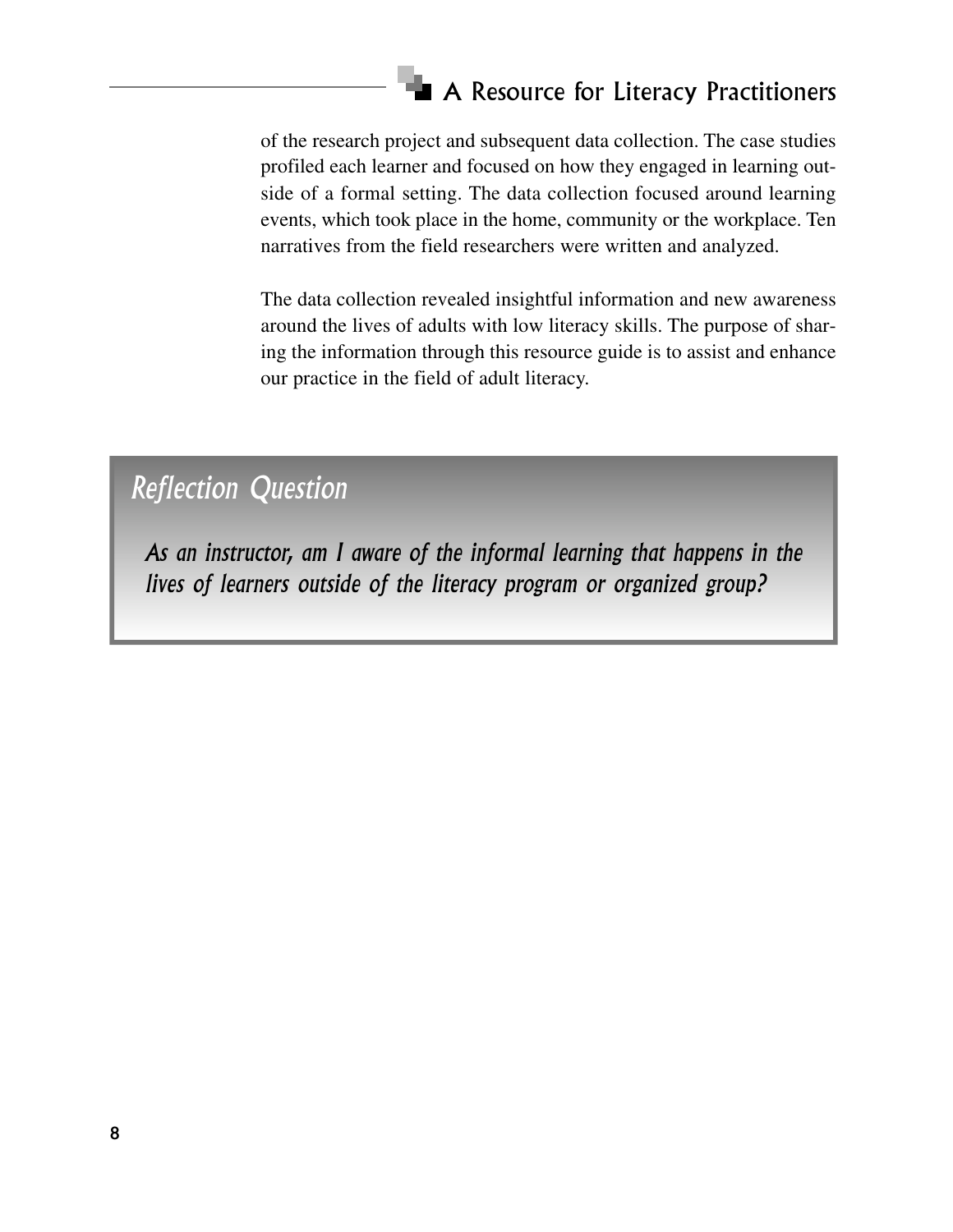<span id="page-7-0"></span>

## What Do We Know About Informal Learning?

Informal learning is most often discussed in three categories: self-directed, incidental and socialization or tacit learning. Self-directed is described as undertaking a project where you expect to gain new knowledge.An example might be building a veranda on your house for the first time.

Incidental is learning that happens but is not deliberate or directly related to the situation. An example of this type of learning could be a facilitator who tutors language training with ESL students and learns how women are viewed as less than equal in the culture where one of her students grew up.

Tacit learning is learning that has happened as a result of the experience of everyday life. It is how we come to hold certain values and it is the learning that shapes our attitudes and beliefs. Often people are unaware that this learning has even occurred but could realize it has after being exposed to a different culture or experience. For example, an instructor may have different expectations of male and female students and unknowingly treats them differently. Neither party is aware of the impact the hidden agenda plays in relation to their social roles as male and female.

As previously indicated, informal learning can take place anywhere, at anytime and at any age. Informal learning can also be an unintentional result of formal education such as developing beliefs on a social issue which you have been learning about in the classroom. Informal learning can happen individually or through a group.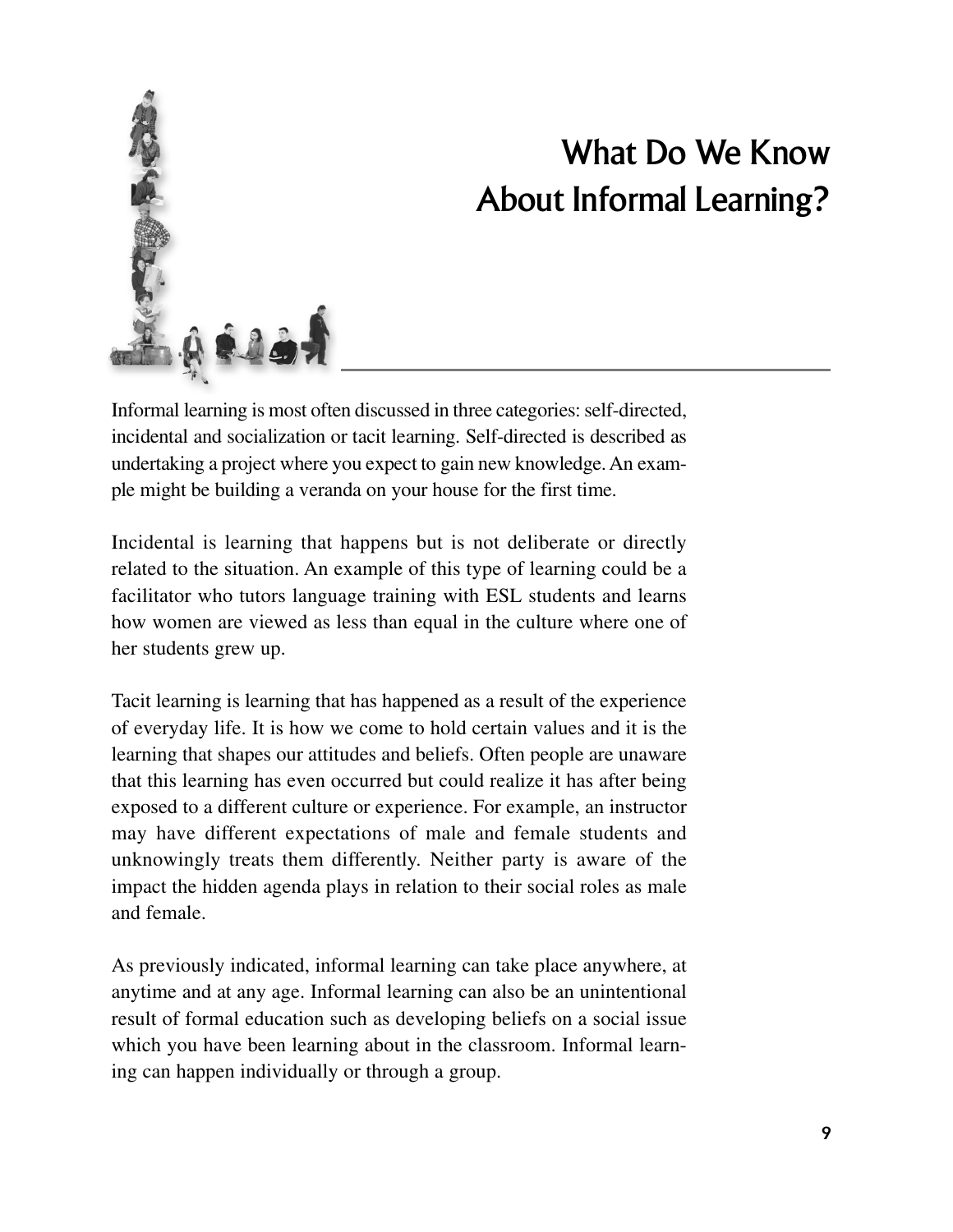#### Self-directed learning

Goal: Fix car

- ◆ Library
- ◆ Car Manual
- ◆ Photocopy page
- ◆ Searches for best price on parts
- ◆ Completes car repair

A learner uses the library as a resource for a self-directed learning project. He is familiar with the library as he accessed it regularly while attending a local literacy program. He finds a specific car manual to help him with his project. The manual has pictures and visual prompts so he is able look at how something fits together and what parts or pieces belong with it. Since the manual is a resource book it

cannot be removed from the library, so the learner photocopies the page he needs to take home. He has mastered reading the text from the Table of Contents, and is able to locate the page number required. All of the knowledge gained in this illustration was self-directed and happened outside an organized setting, hence informal learning. He then proceeds to use the telephone book to call around for the best part and then makes the repair.

#### *Reflection Question*

*Upon reflection, are you aware of any tacit learning that has occurred for you as a literacy instructor?*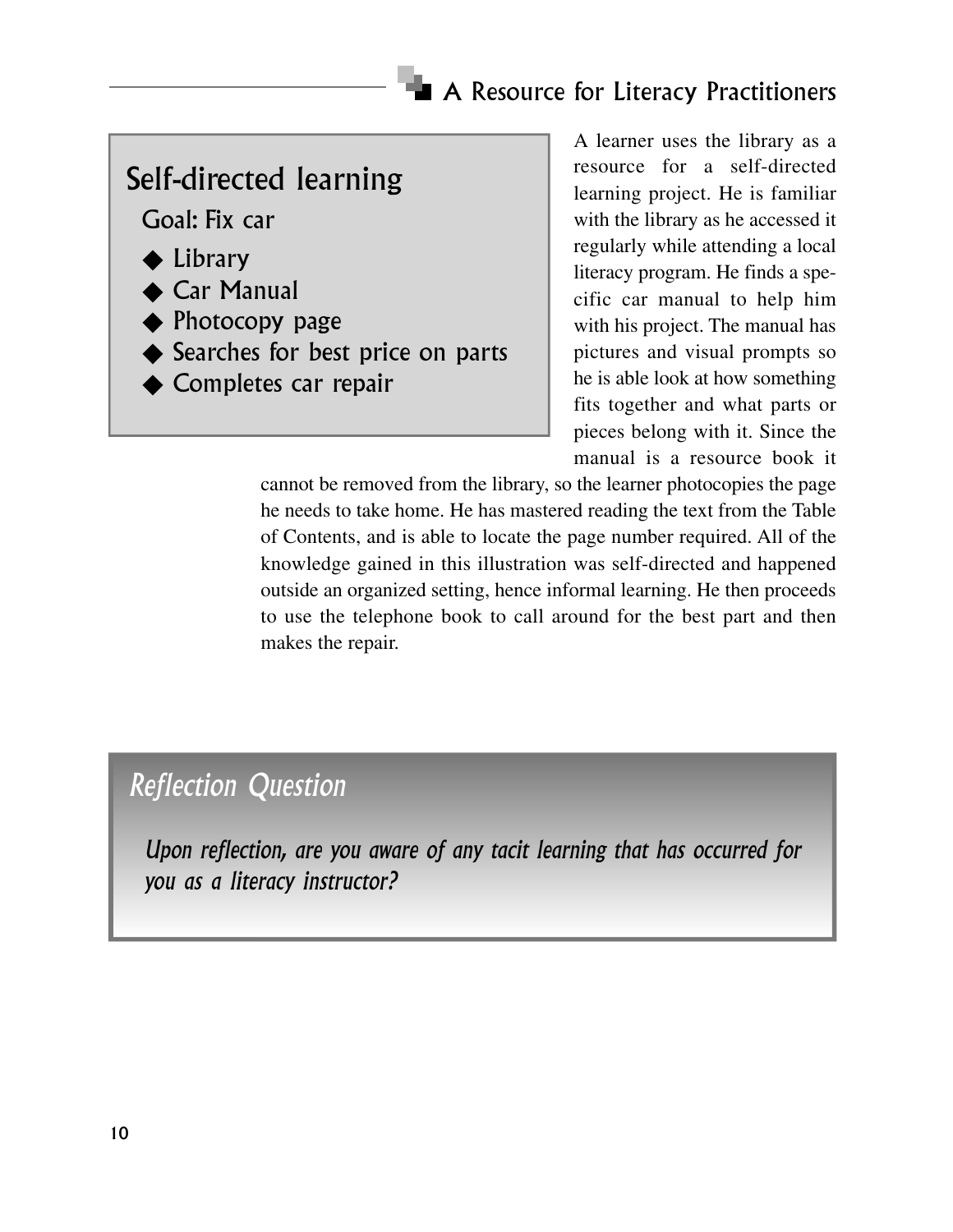

## Informal Learning Through Everyday **Literacy**

Literacy is socially embedded in the daily lives of our learners regardless of whether they are aware of it or not. Therefore literacy is often acquired through informal types of learning. Cooking, home improvement projects, workplace procedures, fixing a car, finding a new place to live, all involve literacy in some aspect. Learners are often surprised to hear us refer to these everyday activities as literacy activities. Literacy awareness can change as people develop their learning potential.

One learner was able to find out how to apply and obtain a place to rent in the local Housing Co-op by asking the right questions to the right people. This type of informal learning enabled her to acquire a more suitable apartment to meet her families needs for a substantial amount less than she was paying previously. This allowed the family additional money to purchase food.

One learner was able to find out how to apply and obtain a place to rent through a local Co-op by asking the right questions to the right people.

Reading and writing has purpose for the learner when it is linked with a life situation like checking the weekly flyer for bargains, making a grocery list, checking children's homework, paying bills, putting a complaint into a landlord, organizing a community committee, painting their home. A learner, who enjoys cooking, observed his brother making spaghetti sauce. He makes the sauce without the use of a recipe, as he likes his sauce to be different every time and not the same as his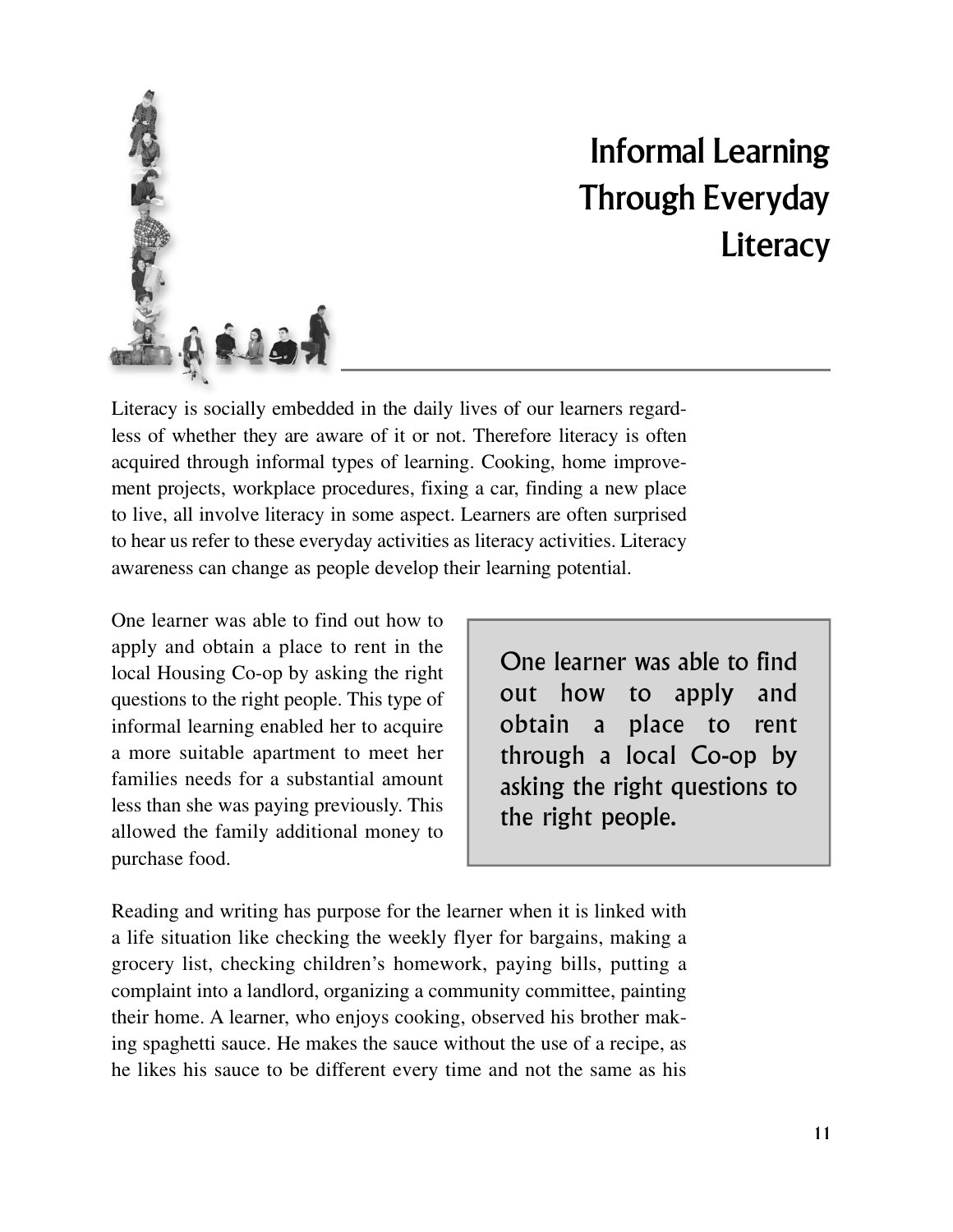brothers. These are some of the numerous ways literacy is used to accomplish daily living goals.

#### Everyday Literacy

- ◆ checking weekly flyers
- ◆ making a grocery list
- ◆ checking children's homework
- ◆ paying bills
- ◆ organizing a committee

Everyday literacy is purposeful and practical. It assists learners to acquire additional skills and abilities that are reflective of their needs. Our findings suggest that learners with low literacy skills have a desire to learn and improve new skills. They are indeed committed to continuous learning when it is linked to everyday living projects and areas of interests, such as helping out in the community.

Our learner's ideas around literacy have too often been linked with past reminders of failure or a sense of negative perceptions linked to unsuccessful academic experiences. It is important that practitioners assist learners to understand how they have already been successful with literacy and learning in their daily lives.

Most of our learners liked having a sense of control around their learning. The freedom to learn on their own terms and in their own way was referred to directly or indirectly in all of our stories. Providing choices and giving up position power are the two effective ways to assist learners to have control over their learning.

#### *Reflection Question*

*As an instructor, am I aware of how literacy is embedded in the everyday activities of my learners?*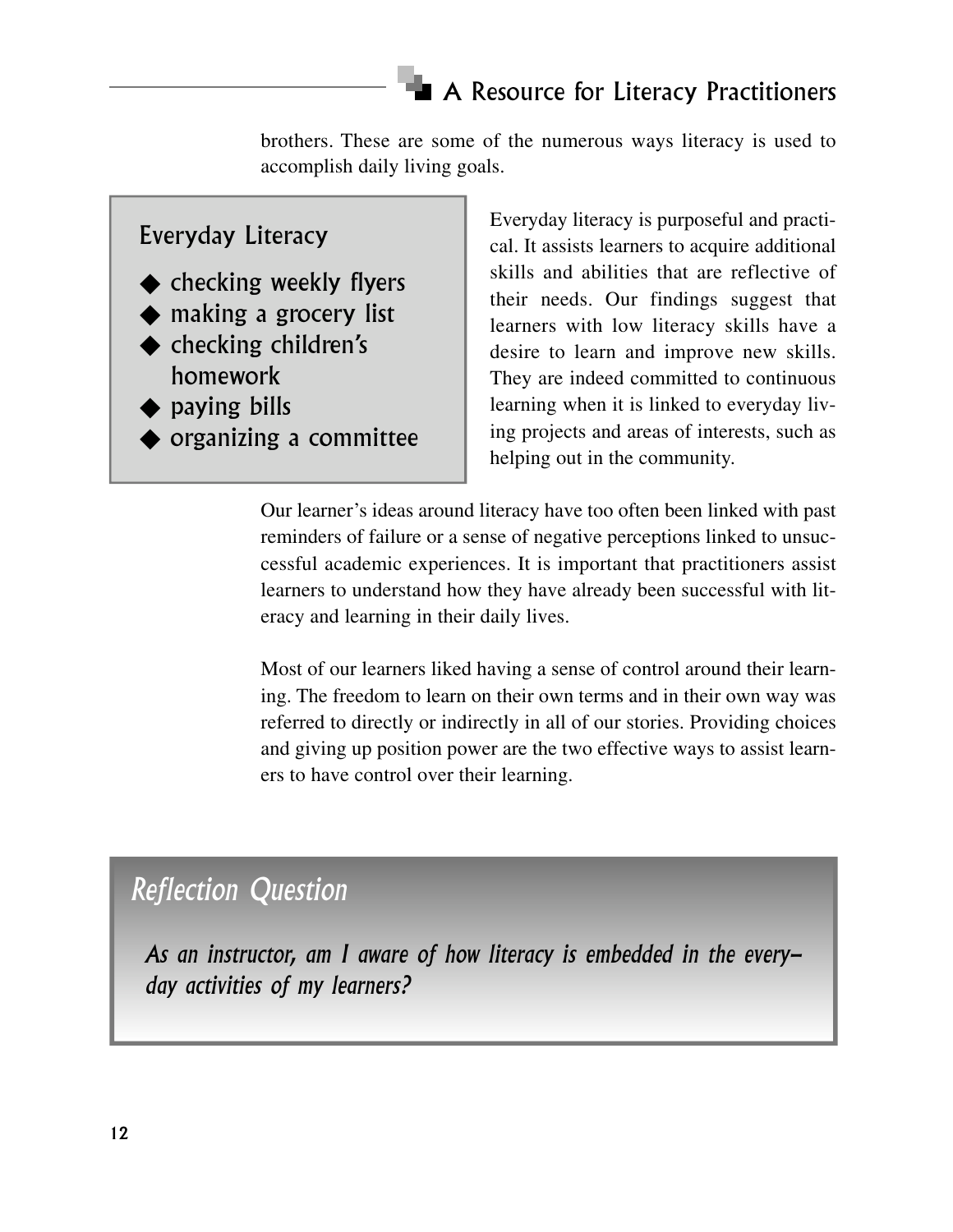## Literacy Events

<span id="page-11-0"></span>

A literacy event is an occurrence where the individual interacts with written text. There is usually an oral communication component, as well. In this project the literacy events were observed in three milieus, the learner's home, community or workplace. Literacy events are often personal in nature and can happen as a result of daily living. Responsibilities such as household management offer a wide range of

literacy events. In our research, learners would more readily engage in reading and writing activities when it was associated with a direct outcome or goal. For instance, one learner indicated he only reads for a purpose such as a "how to" article or  $book<sub>1</sub>$ 

Literacy Events

◆ Negotiating a late payment plan ◆ Helping her daughter search for something on the computer

Examples of literacy events ranged from a learner volunteering at the breakfast program in her neighborhood school, to another who negotiated a late payment plan at the utility company. Two of the learner participants were observed while volunteering for committees at their

The home environment is a rich learning environment.

workplace while others attended community workshop events. One learner painted the interior of his home, another replaced brakes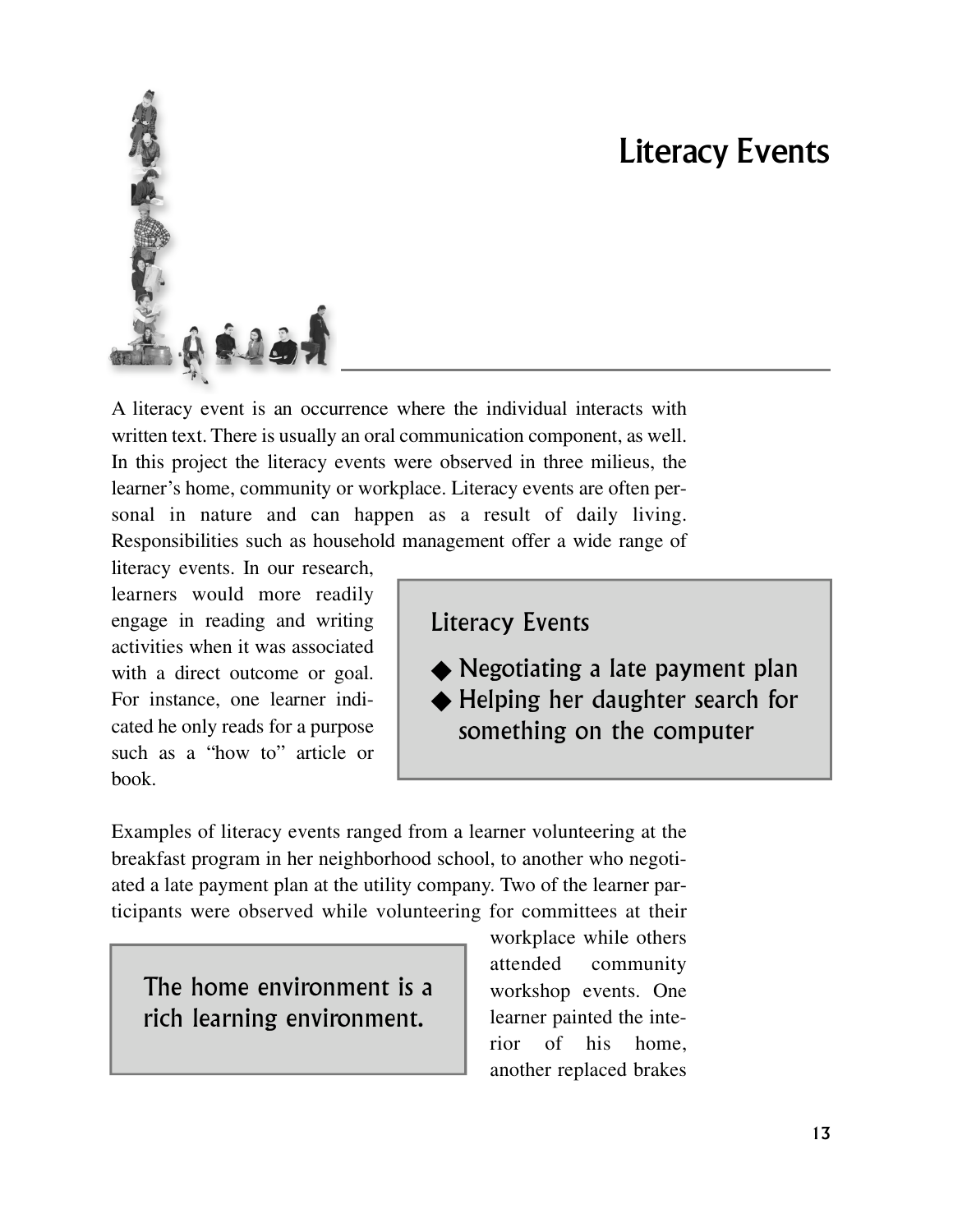on the family car while another searched on the computer with her daughter. The home environment was a rich learning environment.

These types of events are everyday happenings in learners' lives. Literacy is a component, however not always the main element of focus, as it might be in a formal classroom setting.

Observing the learners engaging in literacy events revealed numerous skills and strengths that they possessed, and were different to those the field researchers had been exposed to in their program interactions. These observations facilitated a whole new awareness of assets and respect for the unrecognized abilities of these learners.

As reflected in one of the learner stories, life situations provided a basis for further learning. Can we create literacy events in our programs where the capacity of our learners' abilities could be recognized? Think about these suggestions.

Your class could attend a community event, which is of interest to the group, or you might visit your local grocery store to initiate a dialogue on budgeting or healthy eating. Ask your learner's to collage their interests or life histories that elicits discussion, or start a classroom garden, which your learners could be responsible for. Brainstorm current or historical events that they may want to do some reporting on. Redecorate and repaint your classroom. Whatever the event, allow your learners to lead with their choices.

#### *Reflection Question*

*Are you aware of what literacy events are happening in your learners' everyday lives?*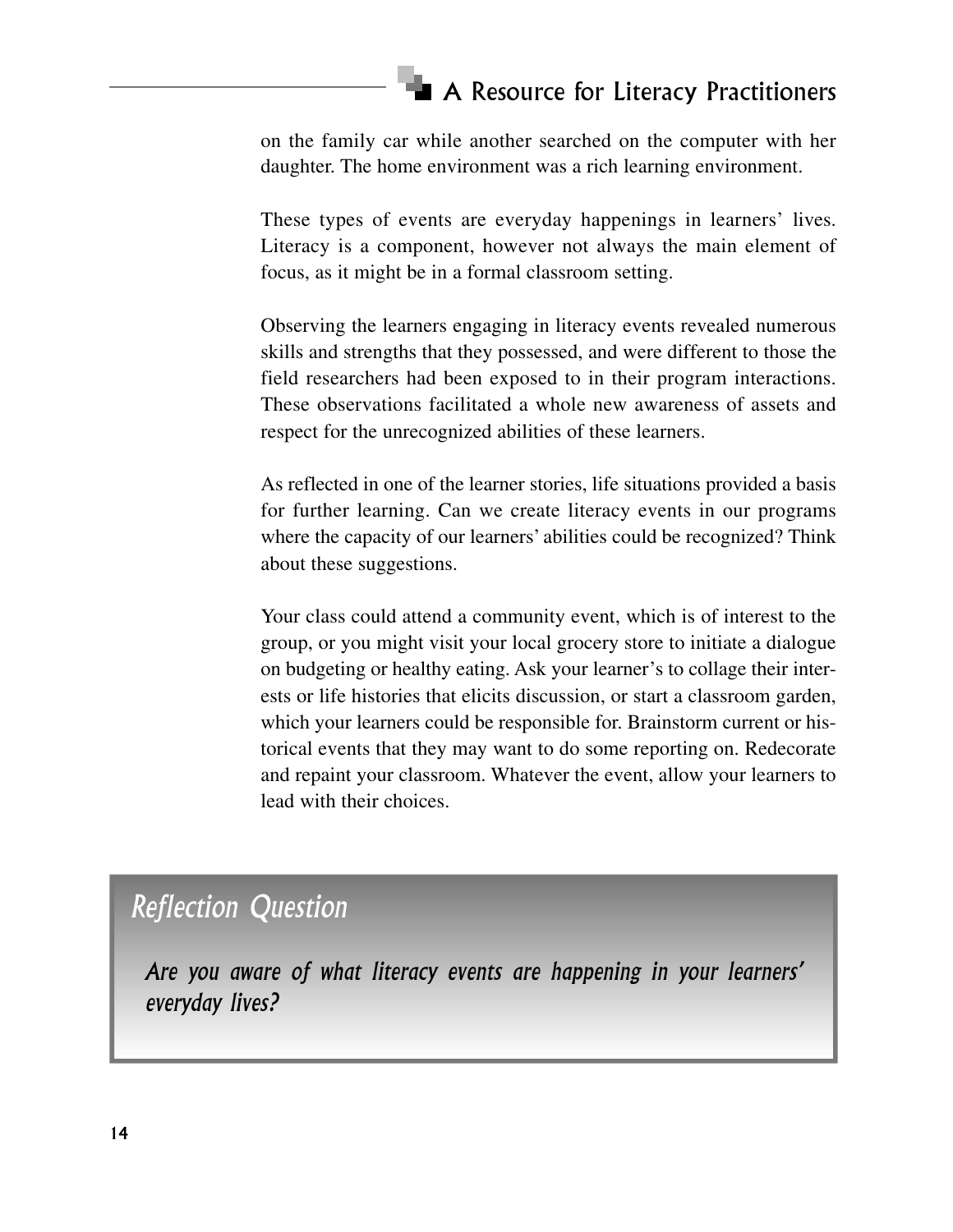<span id="page-13-0"></span>

## Informal Learning Strategies

When observing and interviewing our learners we noticed that patterns emerged on how they learn outside of a formal setting or classroom. Prior knowledge was often used to transfer learning from one situation to another. For instance, one participant had to repair an air purifying system at work. One of his hobbies was working on cars, so he used what he knew about fixing cars to repair the air purifying system successfully.

Another noticeable pattern was one of learning by doing or trial and error. Often learners would accomplish certain tasks such as cooking or installing a doorbell just by doing it and figuring it out as they proceeded. One individual, when first beginning to make gravy, would pour too much flour in. Through learning and trying out different portions she now knows how much flour to put in the broth.

Observation was another key learning strategy. Often participants would watch someone demonstrate how to accomplish a task, such as repairing a car. Television shows were also used to observe and learn new skills. Learners watched television shows to learn about home projects, how to live a healthier life style, parenting, gardening and other topics of interest. One learner learned to use a cell phone by taking it to the Telephone Company and asking one of the employees to show her how to use it.

Some learners developed their own system for coping with written materials. One learner memorized certain graphics or fonts, to allow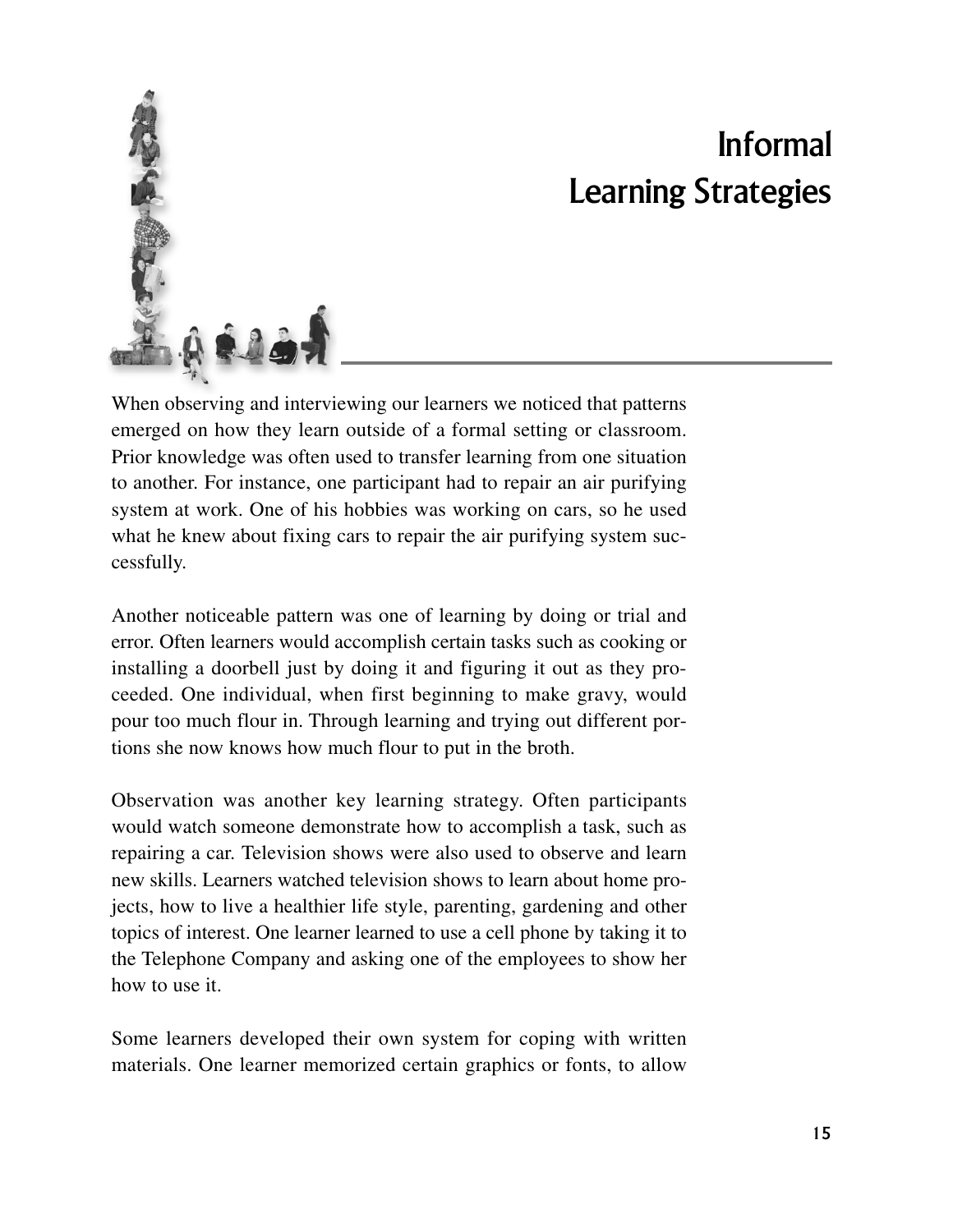him to recognize a title on a compact music disc. This particular learner also colour-coded tally sheets that were central to his volunteer job.

In addition, participants had established a resource person or group who would help them if they needed additional knowledge or assistance. This ranged from someone in their family who had graduated from high school and could assist children with a homework assignment, to a person at work who would help complete written reports for them. Central in this process was the element of trust. As a note of interest many of the learners had developed a keen sense or intuition about whom they could trust.

|                              |                    |  | Trusting relationships |
|------------------------------|--------------------|--|------------------------|
|                              |                    |  | Create own system      |
|                              |                    |  |                        |
| Informal Learning Strategies |                    |  |                        |
|                              | <b>Observation</b> |  |                        |
| Prior knowledge              |                    |  |                        |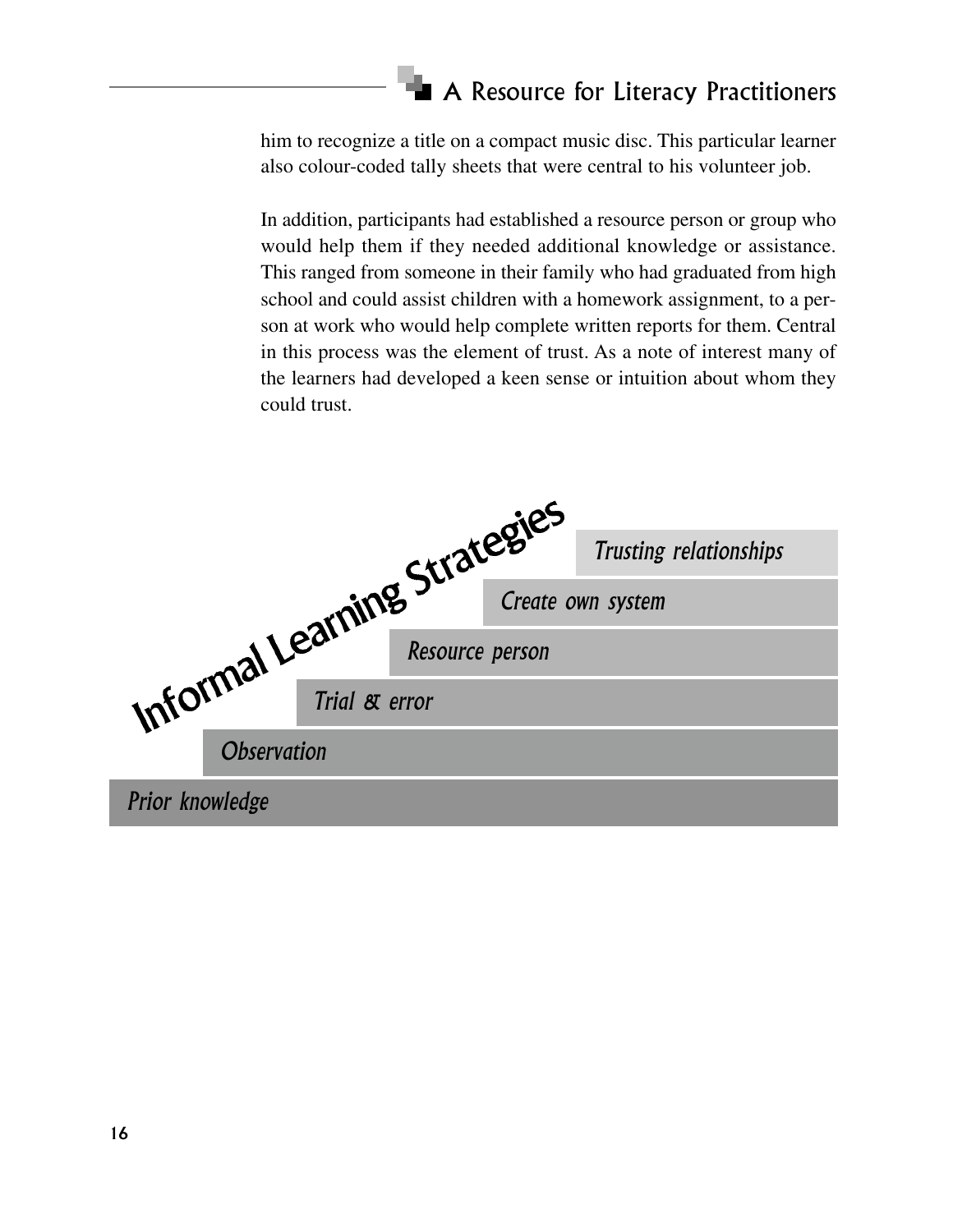<span id="page-15-0"></span>

## Informal Learning Strategies and the Practice of Literacy Skills

There was a common thread that arose from the research with our learners in trying to understand what types of literacy skills they were practicing through informal learning events. One of the most interesting insights revealed that these groups of adults with low literacy skills possessed strong oral communication skills. They

Relies on their strength and skill to problem solve and get things accomplished in every day events.

used those skills to make connections with other people and to solicit the information they needed for a particular life situation or gain new information from a variety of sources.

Most often they relied on their strength in communication to problem solve everyday life events and get things accomplished. Interestingly,

Practice of oral communication skills

most of our learners portrayed a social side of themselves that was not evident in formal learning situations. For instance, one learner phoned various stores to find the best price on repair parts that were needed to fix a small appliance.

Other examples of using oral communication skills were evident when one learner received a business letter in the mail. She called the com-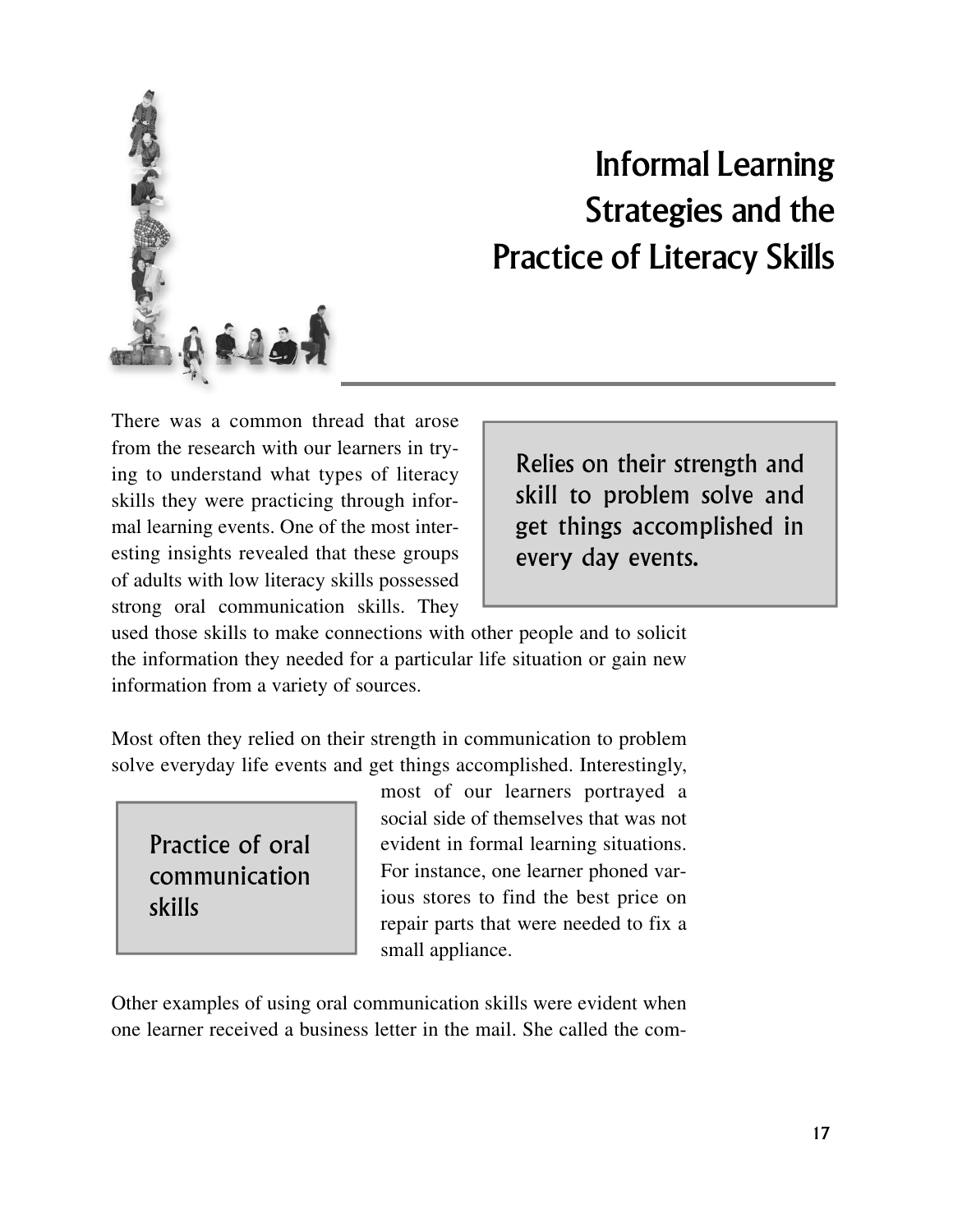Practice of seeking out multiple sources for information.

pany or government office to find out what the letter was about and what she was required to do by asking them over the phone. Another learner used his communication skills to seek out multiple sources for the information he needs to accomplish his goal of applying for a disability pension.

#### *Reflection Question*

*As an instructor, what skills and strengths do your learners utilize to problem solve or gain information?*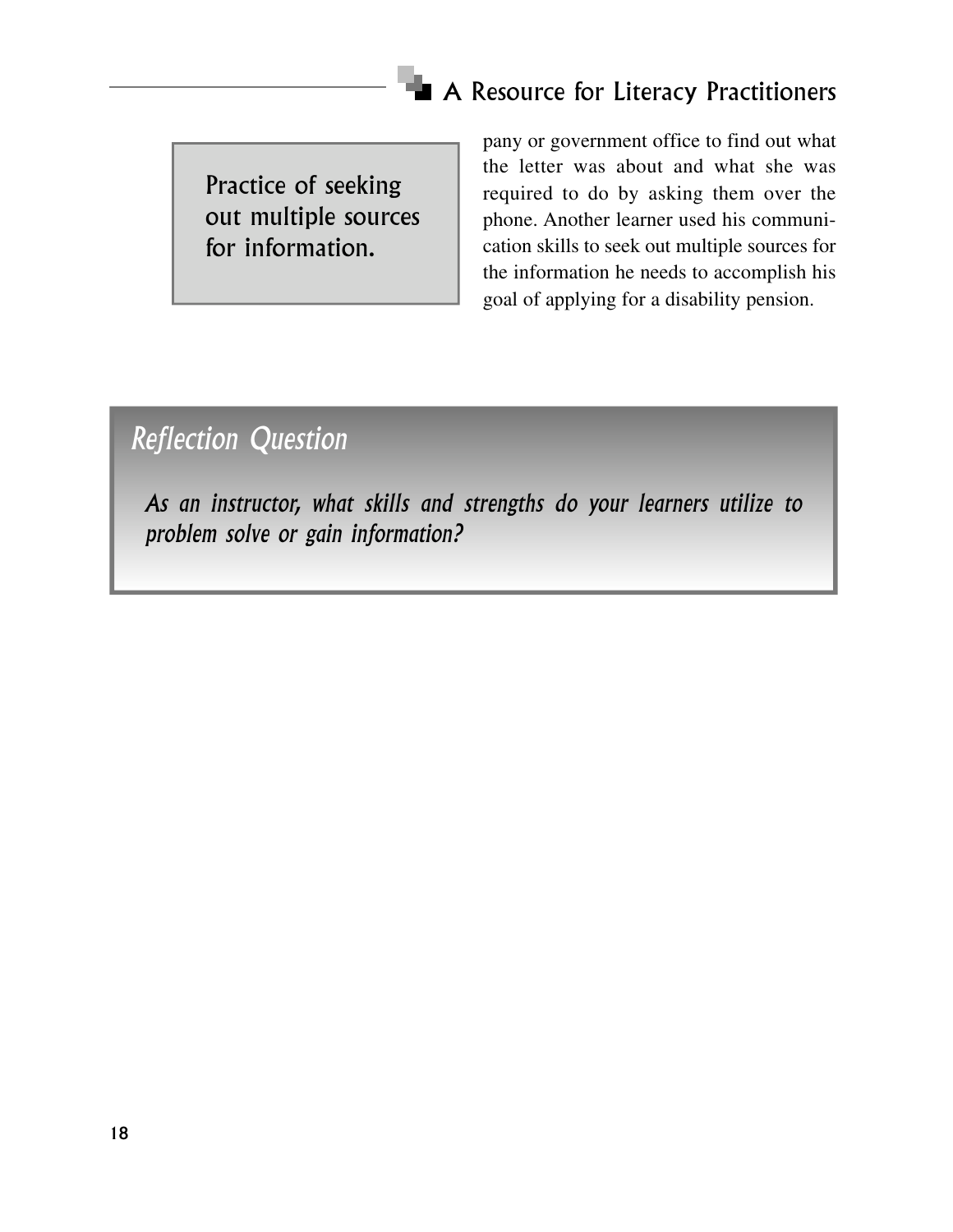## The Desire to Learn

<span id="page-17-0"></span>

Motivations and influences to learn were as numerous as were the participants in this project. Often parents would engage in learning because their children were involved with a school project. One parent purchased a book on the subject of study for their child. Another parent volunteered at their child's school, in the breakfast program, and as a result new literacy skills were acquired.

Motivation to assist family members with problems or activities also arose. Things

Quote from an interview " What was the most important skill or knowledge you gained through your volunteer activities, I asked?" The leamer replied, "That I can give back or help out."

such as learning to repair the family car so it was safe to drive, or fix an appliance to help out with finances were discussed. Dealing with the bills and assisting with medical information allowed one person more status in their non-traditional family. Status among peers was also a motivator to volunteer regularly at a community event in order to learn one of the jobs that was considered influential in their community circle.

Most learners possessed a mature social conscience, which acted as a motivator. In one instance, a learner attempted to set up and look after a community garbage collection program. Another wanted to give back to the community in which she had grown up in and is now raising her family by volunteering and helping to make her neighbourhood a more family oriented area. One individual was motivated to learn how the government operates which would allow him to be more engaged as an active citizen.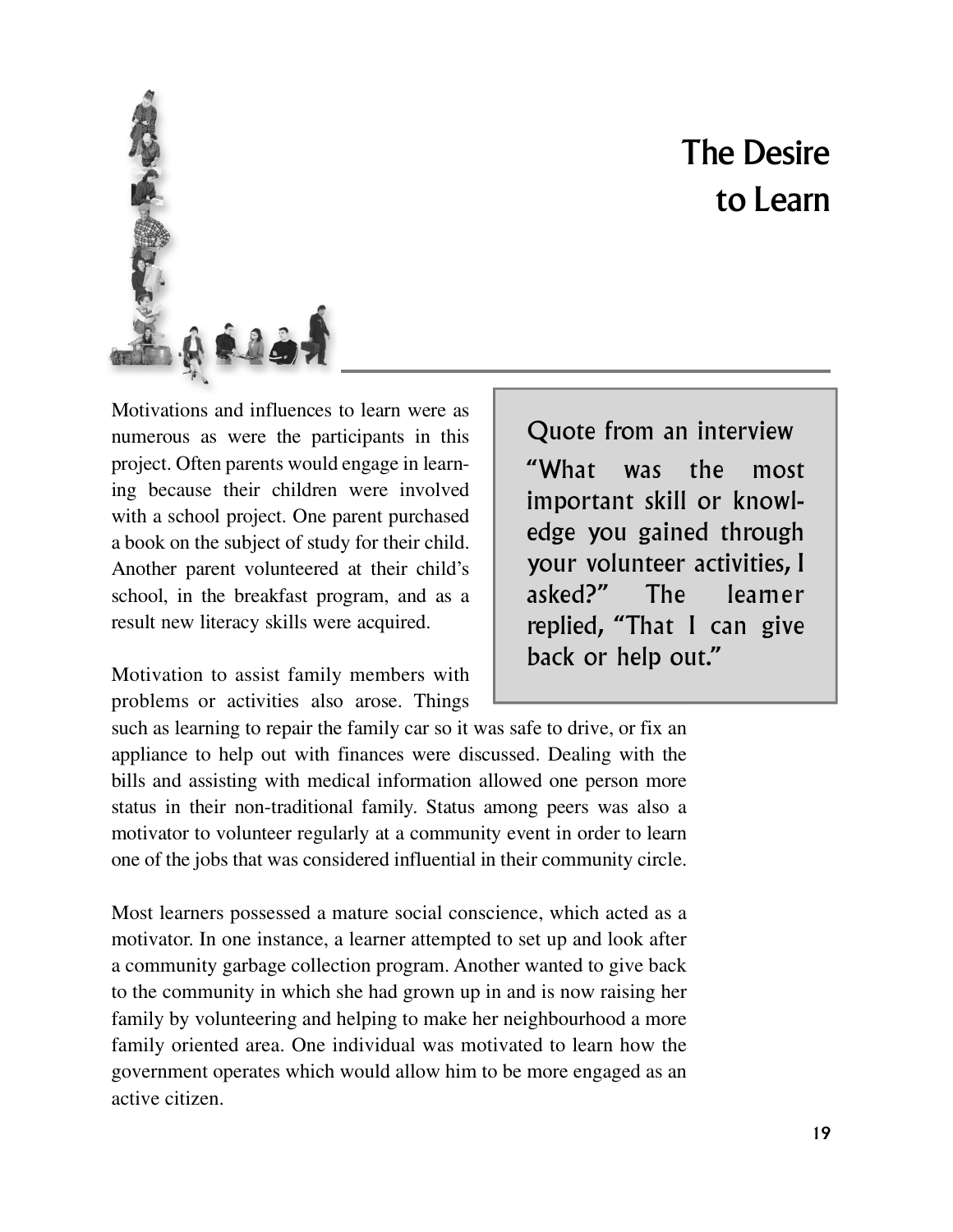One learner, who attended a literacy program, was motivated to practice her literacy skills through learning different volunteer roles. She believes these activities will help her find a job. The more skills and confidence she gains the more she is willing to step outside the box and challenge herself.

One of her volunteer roles is at the breakfast program, which is held at the local elementary school. Since working with this program she has enhanced her literacy skills by making lists for the weekly grocery orders. She takes an inventory of what is needed and makes a list by looking at the orange juice or cereal box and copying it down on a sheet of paper. She then submits the list to the teacher responsible for purchasing the food.

She also volunteers at the Salvation Army Hostel where she serves food to people who are homeless and need a safe place to stay. Through learning how to perform these duties she feels she had improved her people and communication skills, and therefore has gained confidence in her abilities. Overall her volunteer experiences have been empowering and she feels that she can contribute to her community by "helping out and giving back."

Gaining confidence in social activities and increasing her social circle was recognized as a motivator for one learner. Through a book launch event she overcame her fear and gained the confidence to display and discuss her writing at the event, something she would not do in the formal literacy class. Her confidence then led her to attend a publication launch where she continued to develop her new confidence and skills. Developing a social network helped her to feel she was part of society instead of someone who is just surviving it.

#### *Reflection Question*

*Are you aware of what motivations and influences encourage or engage your learners in the learning process?*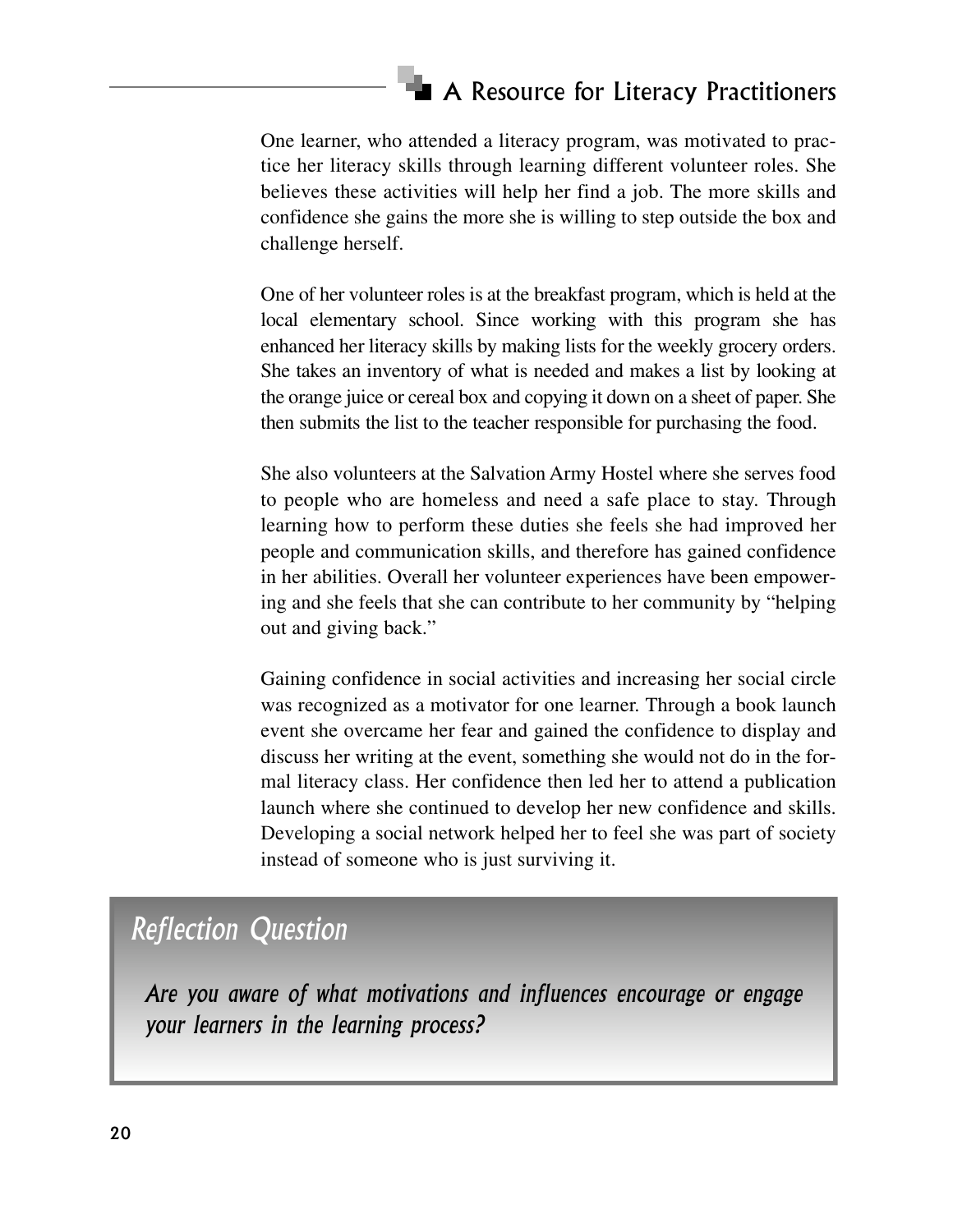## The Power of Beliefs

<span id="page-19-0"></span>

ties. As revealed in the research when negative experiences and events occur, the effects are long lasting. Many of the negative experiences were linked to a lack of competence in reading and writing, and a distrust of formal systems where you could pass or fail.

Fear of failure was a reoccurring theme in all of the narratives. Learners were not willing to be put in a position where they would be evaluated in terms of

their reading and writing skills. One learner, who gets overwhelmed by print materials, continues learning by undertaking new home improvement projects. Dealing with paper made him so nervous he unconsciously has adapted his life to manage without paperwork. The field researcher recognized that this fear contributed to the learner's ability to show up for his tutoring sessions.

A learner who had lost custody of her child due to the fact that she read the court documents incorrectly shut out all interactions involving reading and written documents. The residue of this heartbreaking experience has virtually detached this person from further learning. Learning only occurs when necessary and is unintentional. From the outside this individual might look like someone who is just simply unwilling to learn out of lack of interest. This is an unfortunate example of how situations are not always as they seem and serves as a reminder to take an open-minded non-judgmental approach when working with learners.

Dealing with paper made him so nervous he unconciously has adapted his life to manage without it.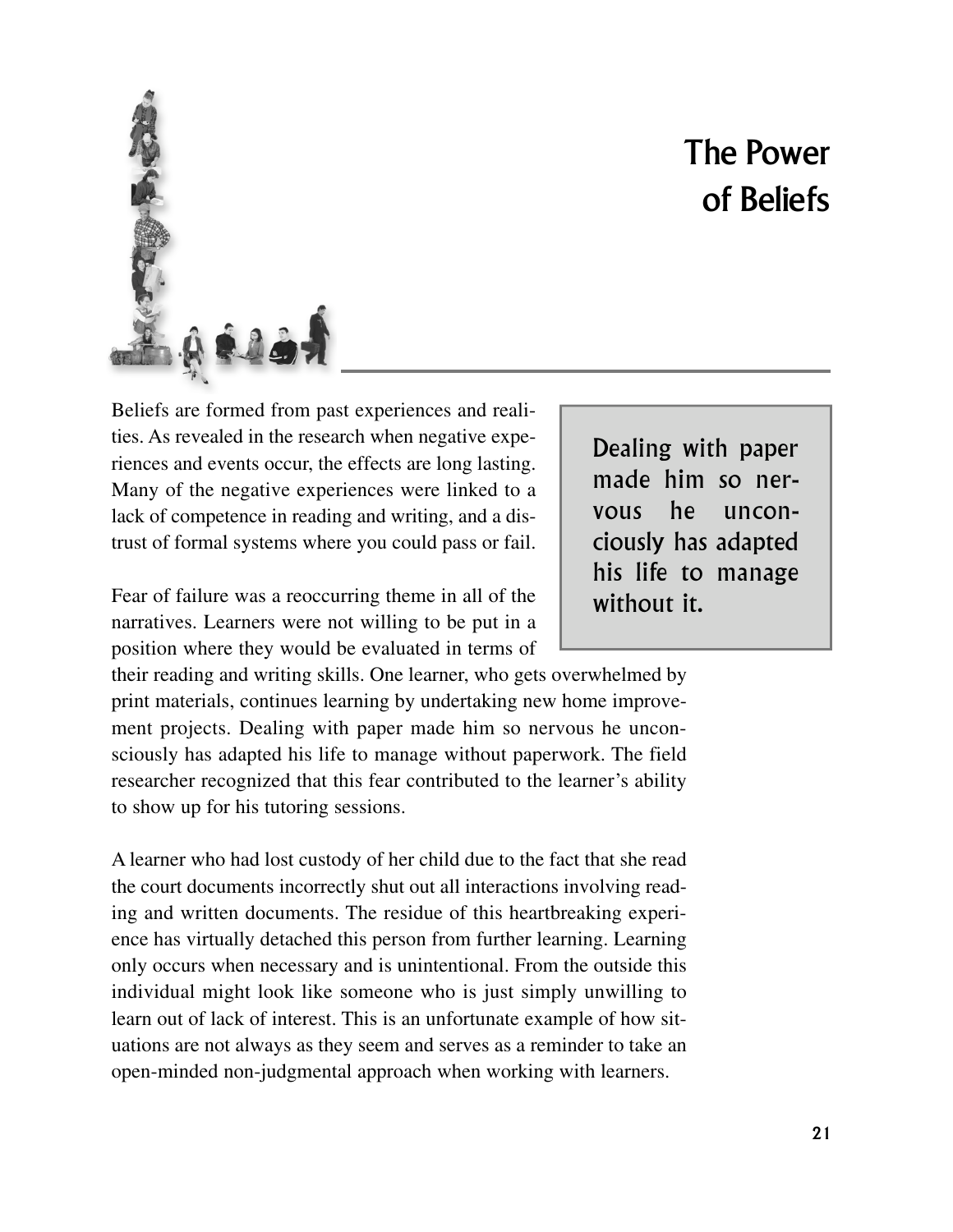"As she could not read the document, she relied on the belief in her abilities." Instructor quote

Sometimes beliefs are influenced by life circumstances. For instance, if a learner grew up where attaining employment outweighed finishing education due to the lack of household income, this could possibly shape a learner's attitude towards learning.

Of course not all beliefs are negative, one of the learners believed in her ability to communicate and interact positively with individuals. This belief led

her to take charge of most of the problem solving for her family. This included gathering new information and adapting her literacy skills to negotiate a utility bill solution with a large corporation. Even though she could not read the document she relied on the belief in her abilities to overcome the challenge.

A learner who wants to own his auto body repair shop has been attending a literacy program for two years. This is his dream and he believes he can accomplish his dream as he has attained substantial knowledge in his area of interest through informal learning activities. He is motivated to gain the necessary literacy skills in order to go to a community college so he can learn auto repair.

Successful learning events in the home or the neighbourhood were helpful in assisting these adults to overcome some of their negative beliefs. Once new learning in the home or the neighborhood occurred, confidence was gained and in turn provided motivation for the individual to continue learning. This is an equally important aspect in our literacy programs. By setting learners up to be successful with their learning activities we will encourage continued participation in the learning process.

#### *Reflection Question*

*Are you aware of any positive or negative beliefs that your learners hold in regards to learning and literacy?*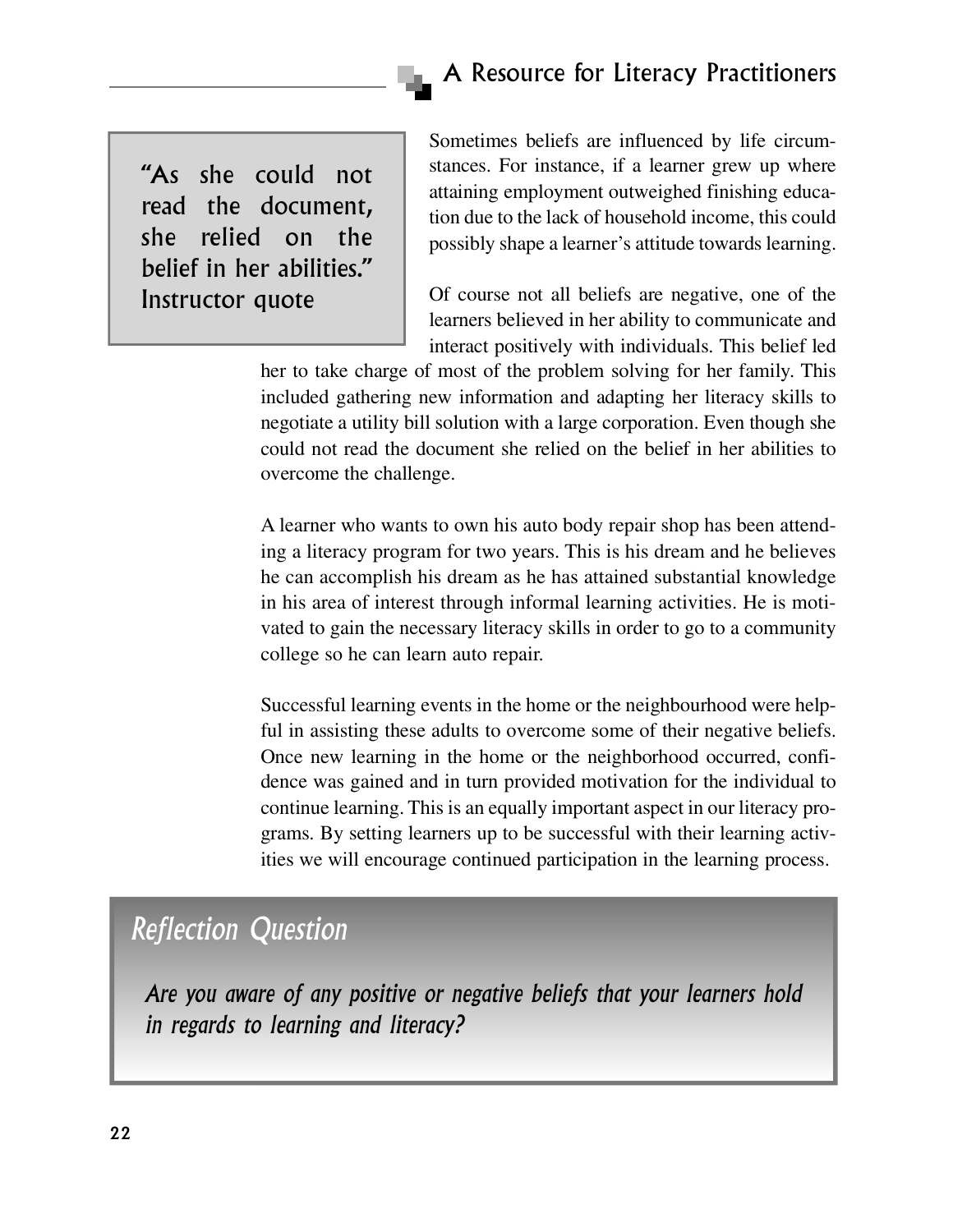<span id="page-21-0"></span>

## The Role of Culture in Shaping Informal Learning

Take a moment to ponder the role of culture in your own life. The culture you are exposed to plays a significant role in shaping who you are as a person. What do you value? Where do you live? What kind of clothes do you wear? Where do you shop? What is important to you? Now take a moment to ponder the culture your learners have been living in. Is it different from yours? What do you know about it?

We experience different cultures in different environments, such as work, home and community. For most of us home is usually a dominant culture, as it is where you develop a social identity. These cultures are where we learn and use different literacies. You would most likely act, use spoken communication and written materials differently within each of these areas.

Some cultures have different philosophies or ways of living, like an aboriginal community. Spoken language is a significant part of that culture so it is not surprising that one of the aboriginal learn-

ers profiled attained most of his information by communicating orally.

Often we find unique cultures as they relate to a specific neighbourhood or community. For instance, one learner attended a literacy program at a co-op where a number of agencies are housed. Many of his friends were associated

Culture is where you develop a social identity.

with the co-op and volunteered there on a regular basis. Volunteering was part of the culture for those who frequent the co-op and where there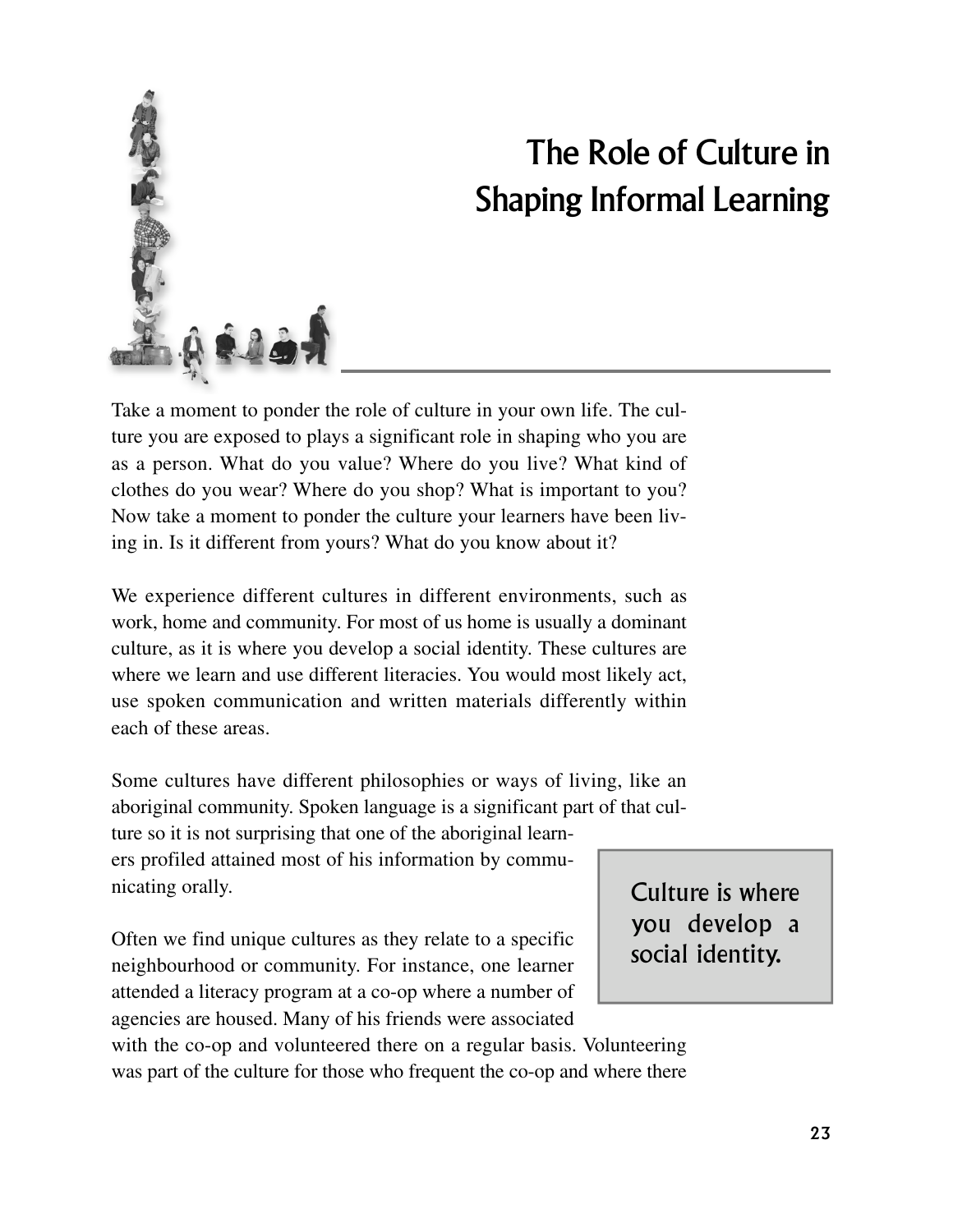was a certain status associated with certain volunteer jobs. The field researcher referred to this as a "volunteer hierarchy."

The learner was identified as a "good guy" because of his volunteer activities at the co-op, particularly his involvement with the Bingo hall. This identity had value for him within this culture. His job was as an Odd/Even Controller who works with two types of tally sheets. On the colour-coded sheets, which help to keep the bingo games separated, he noted the bingo card sellers' names and the number of cards they had, plus the amount of money that was turned in. He counted the money not by value, but by the number of bills the sellers gave him. As his reading skills were very low, the learner had memorized where the information should be inserted on the sheets. The colour-coding helped him with the identification. This involved trusting relationships with the sellers, the learner and the Bingo floor manager, who were all connected to the transactions. When he was not sure, there were specific individuals whom he trusted and he could ask for help.

This learner had established himself in his community and was not interested in moving anywhere else. He acquired new skills through learning the volunteer job which enhanced his opportunities of taking on another volunteer job at the co-op. All of this gave him additional status.

Status is an important aspect within specific cultures like volunteering.

Another example of a unique culture inside a community was a learner who was living with a group of adults, none of whom were related; however all were considered family. They operated much the same as a traditional

family by supporting each other. This learner had taken a leadership role within the family that had given her status such as dealing with bill payments, looking for suitable housing and organizing medical care for one of the family members. She learned how to do these tasks infor-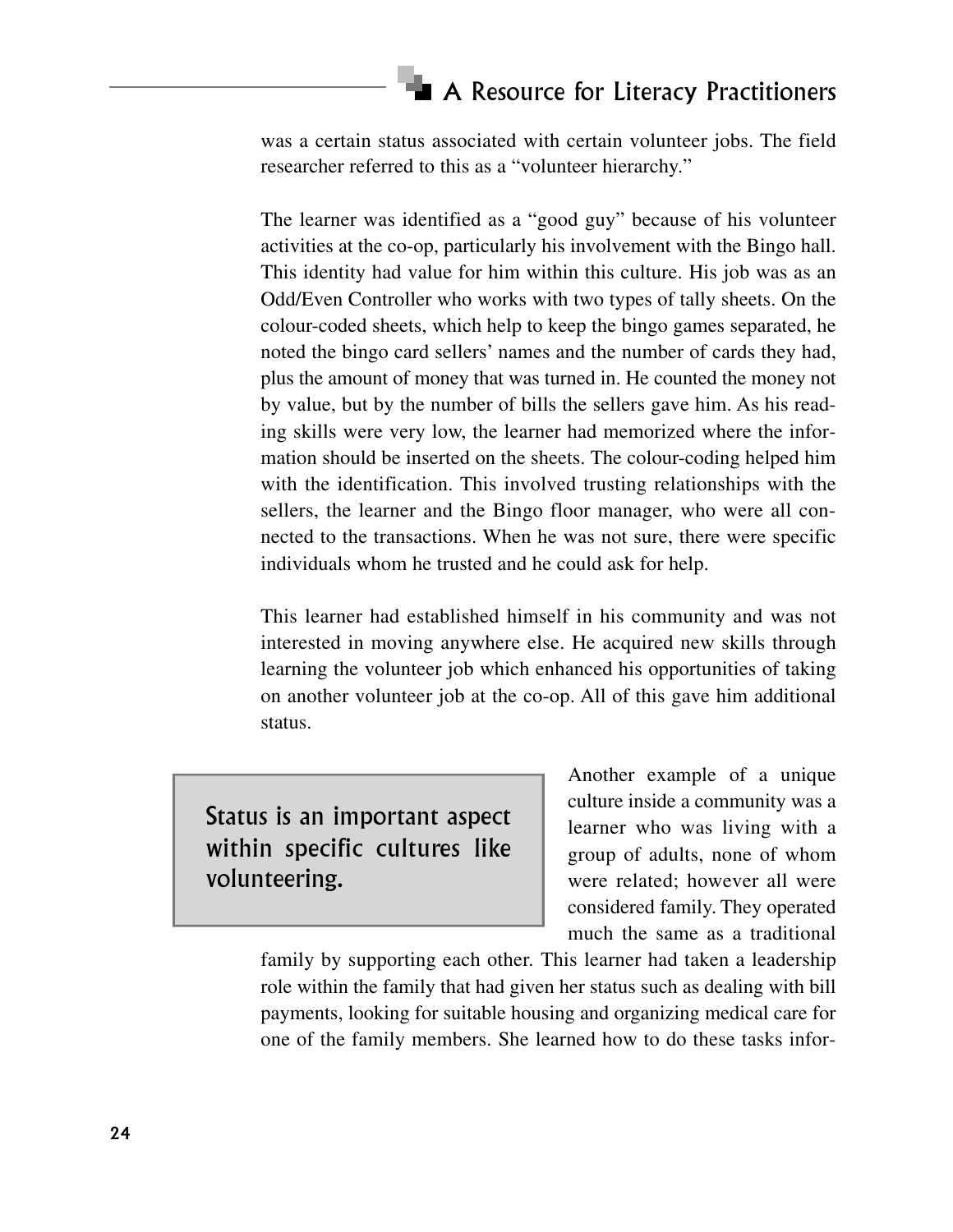#### The Role of Culture

mally and now wants to learn how to use things such as interact and banking machines because the knowledge will provide her with enhanced status and independence within her family.

A learner, who was a single mother of three children and a grandmother as well, focused most of her activities around her family and community. She had strong roots in this community as it is where she grew up and has raised her children. She felt a sense of pride about learning how to give back to her community by volunteering. The neighbourhood was a large part of her life and she felt a responsibility to help make her community a better place to live. She indicated she would stay in the neighbourhood rather than move to an another part of town. She has made strong connections and developed lasting relationships in her culture. She said, "This is where I want to live."

The role of family culture continues to surface as a strong connection to informal learning. In some family cultures, extended family such as brother-in-laws, uncles and grandparents play a key role. One learner who held a deep respect for his grandfather valued the informal learning on outdoor living that occurred on family hunting trips. He had learned how to cook and survive in the outdoors, what to do if he were to get lost in the woods and things you can do to prevent you from getting lost. Hunting, fishing and the outdoor living were very much a part of this family culture.

The workplace is another important cultural setting. For instance, in a workplace that values education, you may see a workplace education program that welcomes employee input. There may be opportunities for employees to share their knowledge, take risks and develop their leadership abilities, as in one workplace where participating in an education committee was observed. This culture provided a rich environment for informal learning to take place and for employees to enhance their confidence to learn in their home and community life. Obviously a workplace culture that values learning, reaps many rewards.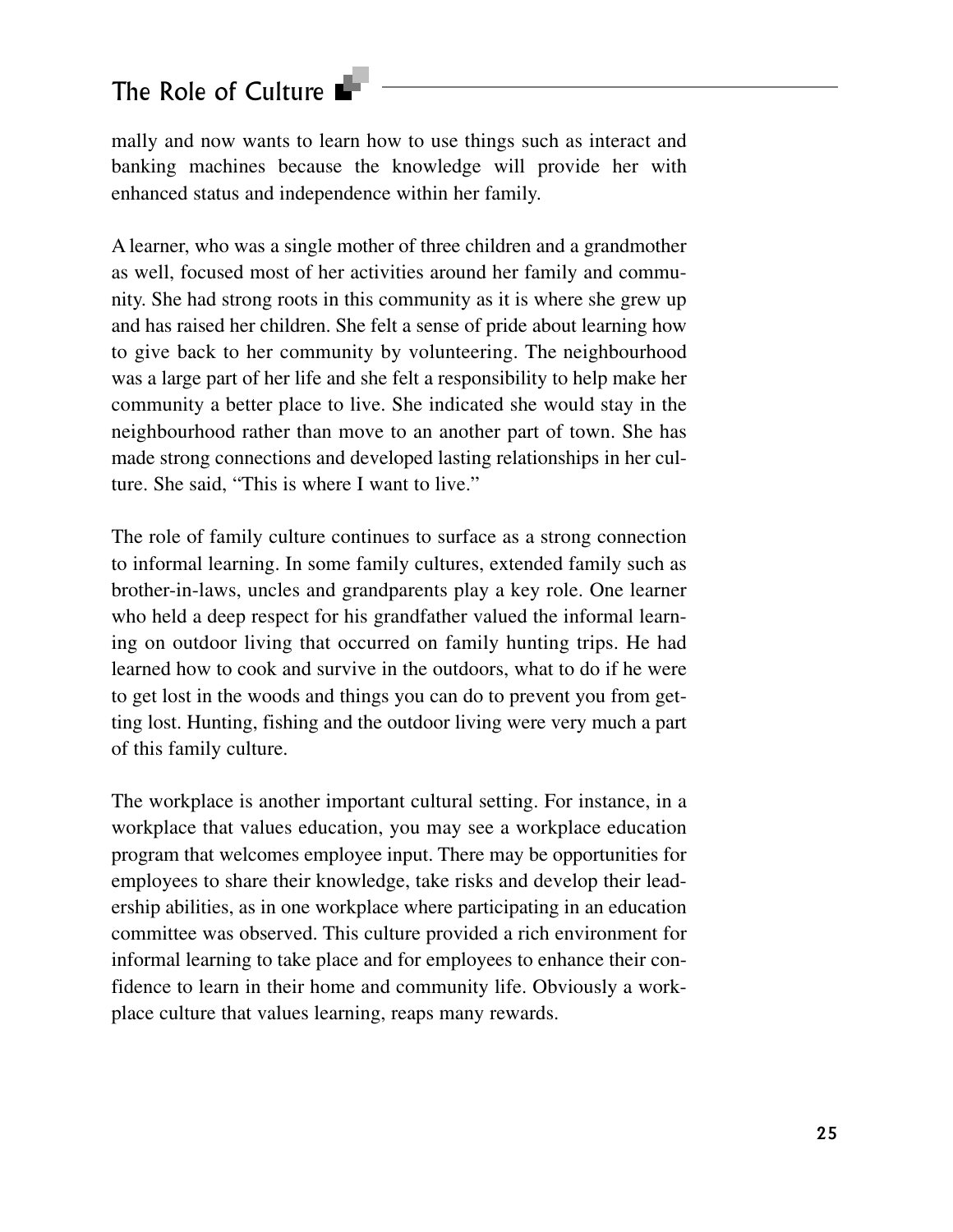As illustrated in these examples, the role of culture as it relates to learning is significant. A culture can enhance learning for an individual or stifle it.

#### *Reflection Question*

*How does culture influence the types of informal learning that occurs with your learners inside and outside the classroom?*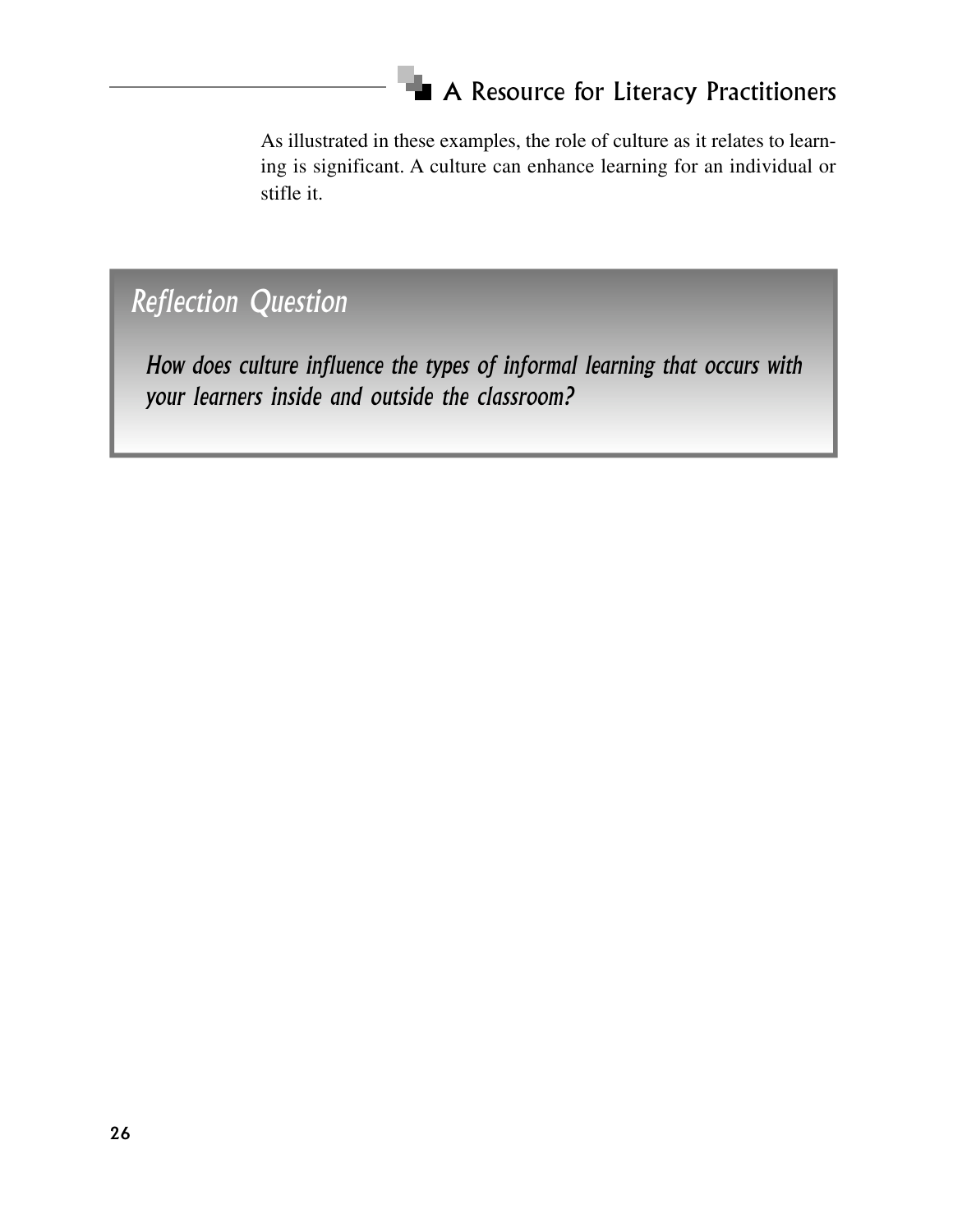## **Transforming** Our Practice

<span id="page-25-0"></span>

What do we know about our learners other than they have low literacy skills?

opportunity to observe, ask questions and interact with learners outside of the usual formal setting allowed the field researchers to see learners in a whole new light. We were often surprised and delighted with our new awareness.

Practitioners can be field researchers and use ethnographic techniques of interviewing, observing and collecting artifacts with learners. You can also become a participant observer when you are collecting information about your learners. Through this process, a relationship of trust is developed and learner profiles should be kept confidential.

Begin by thinking about facilitating activities that allow different aspects of the learner to be revealed in a safe, non-judgmental environment. Talk with them about their interests outside of the classroom. This will help you to choose activities where they can share their knowledge. The majority of learners in our research were extremely willing and pleased to share their knowledge about their learning lives. What really stood out was that they were learning from daily literacy events.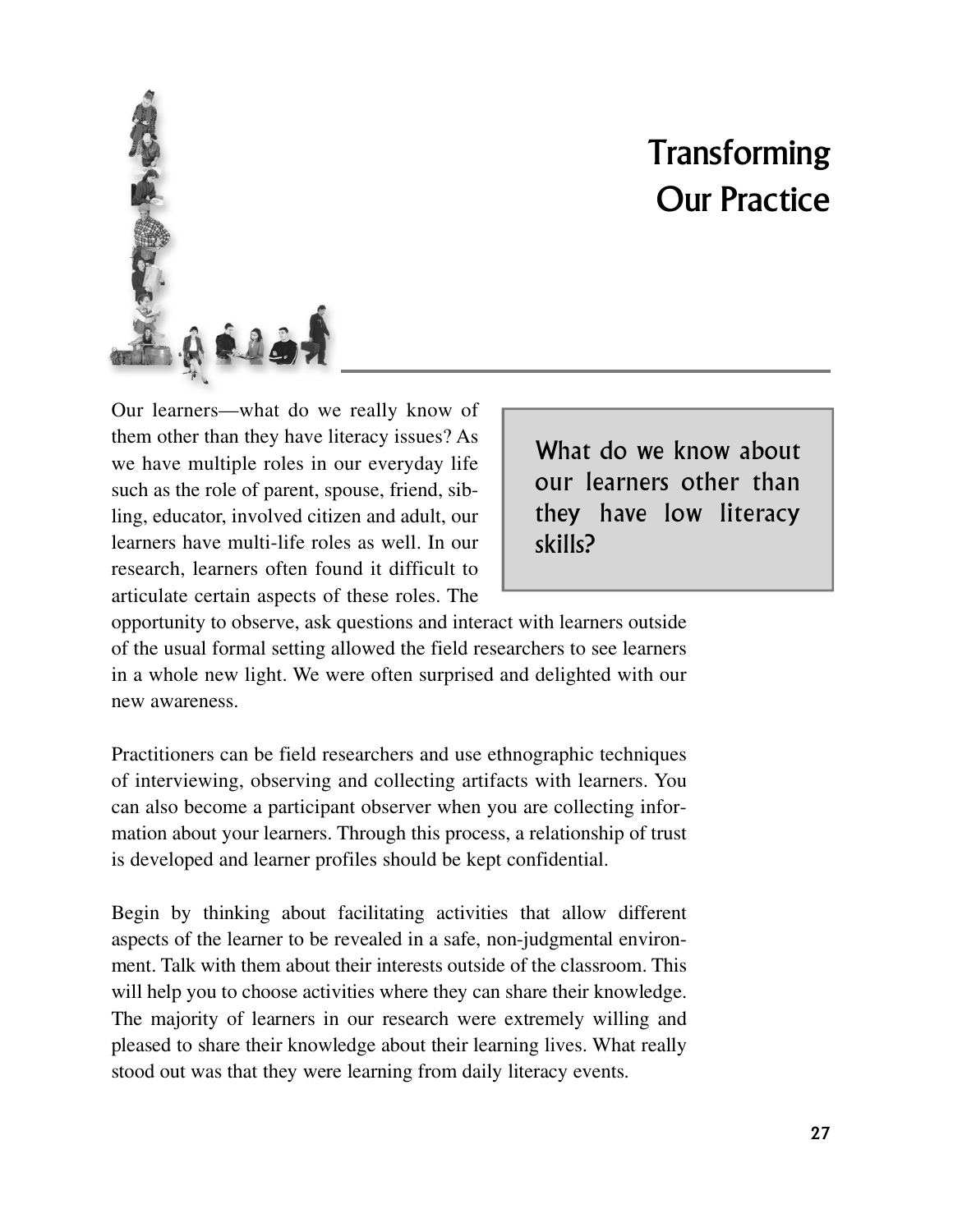A few ideas for class activities are; let them organize or assist in organizing an event, interest group, or outing for the class. You can introduce the idea of role-plays with small acting jobs where they can play different community roles such as the City Mayor or community spokesperson debating an issue from the actor's perspective. Arrange to volunteer as a group to help out another community agency, perhaps

What activities do learners engage in as members of their communities?

they have some ideas about who needs assistance. Another finding in our research was that learners really became engaged when they were given the opportunity to give back to their community. They often displayed the same type of satisfaction from a volunteer role that many of us attain from our careers.

Ask them to collage their ideal career choice, favorite hobby or volunteer job. Have them participate in a project where a mock business is created. Let them discover the many different aspects of operating an organization. As you can see there are many ways, to be creative, learn and have fun!

It is important to ask your learners questions about their previous informal learning activities or experiences to gain a greater perspective in terms of knowledge and understanding. Good questions are useful not only to the practitioner but to the learner as well. It allows the learner to begin the process of thinking about their knowledge in a reflective manner. Some examples of questions might be; what knowledge do you have about this issue? How did you learn about that? Why does it matter to you?

Additional questions could be linked to what activities learners engage in as members of their communities? What have they learned at home or at work, that was not part of a formal education experience? How do they enjoy spending time doing outside of class? What kind of hobby, volunteer role or job have they had or would like to attempt? Ask openended questions that are respectful of the relationship you have developed with them.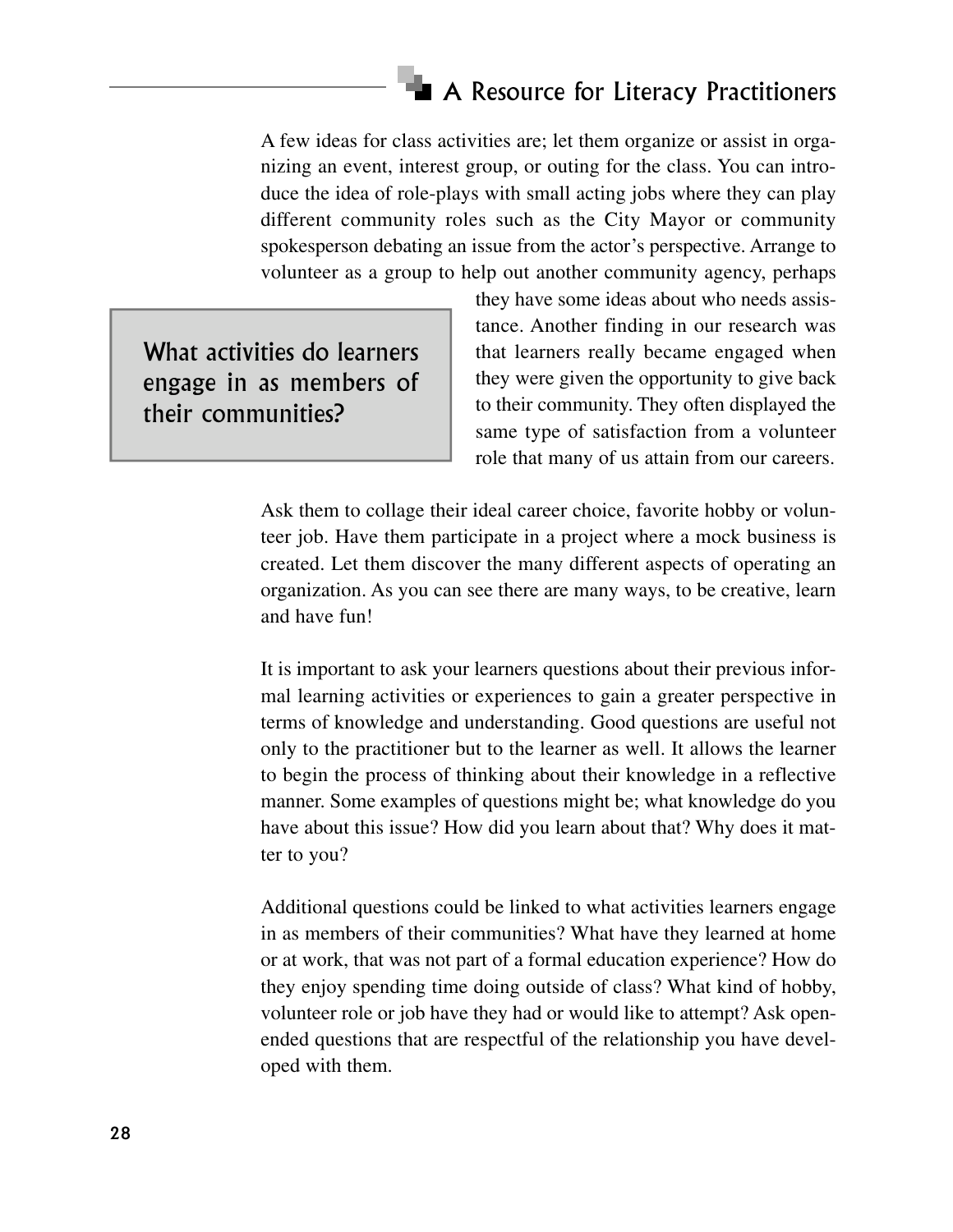Ask them about how they learn outside of the classroom. How did they learn to make bookshelves? How did they find out about a particular apartment? How did they learn to fix cars? Who do they ask when they have a question about reading? What types of television shows do they watch? These types of questions allow you to recognize patterns of informal learning.

You can also collect materials that will assist you in understanding how these use resources. What types of weekly flyers do they look at? Could they bring one to class? Which recipes are they trying this week, could they copy it down and bring it in next week? What does their dog look like? Do they have a picture they could share with the class? Can they bring in an article they saw about an important issue so we can photocopy it? These are all ways to collect artifacts.

In the next pages, you will find an **Informal Learning Information Inventory** that could be used in your program as you conduct the intake process with your learners.

#### *Reflection Question*

*What kinds of things could I be doing with my learners that would assist me to have additional awareness about their informal learning practices?*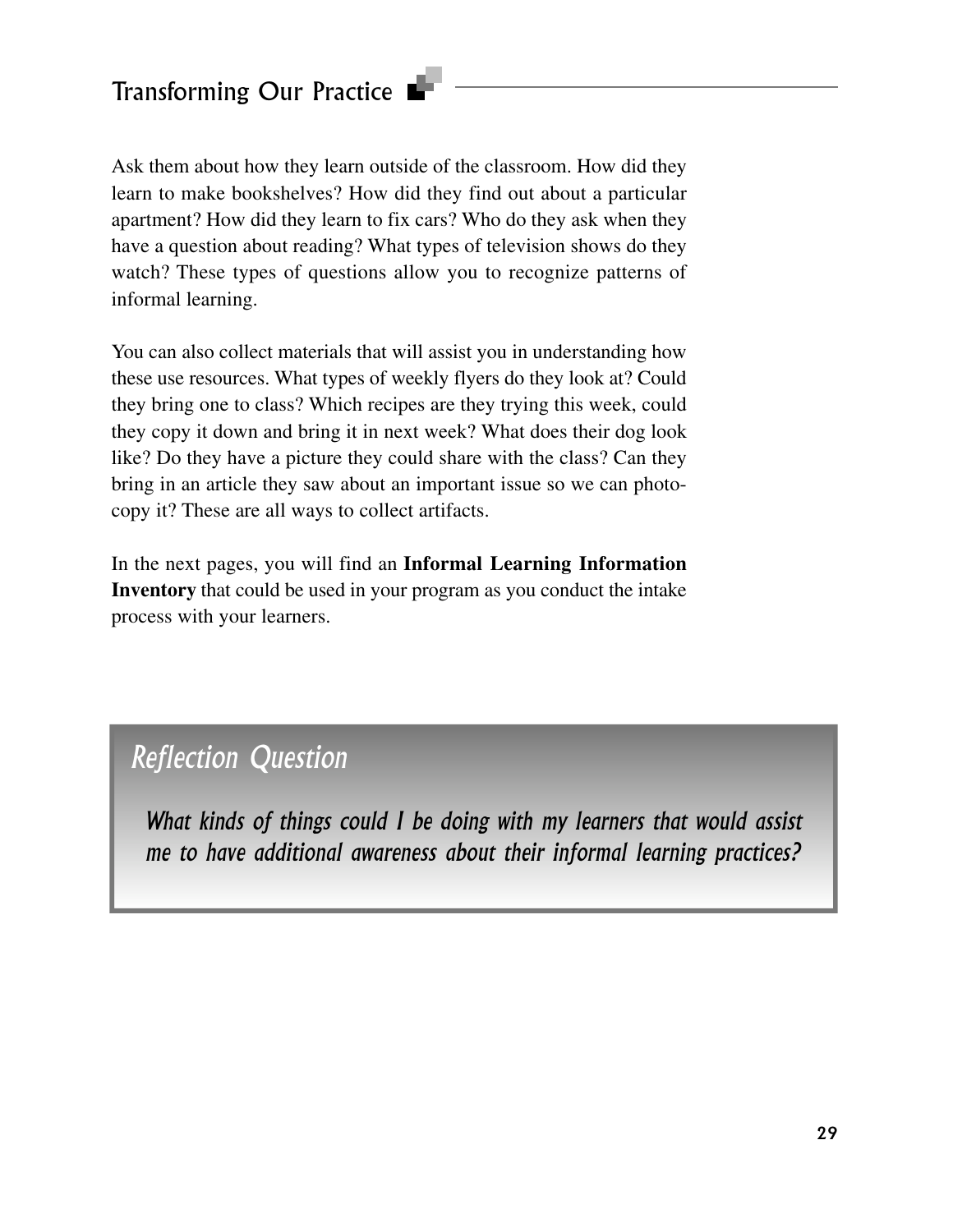<span id="page-28-0"></span>

## Informal Learning Information Inventory

1. What is the literacy level of my learner as it relates to the International Adult Literacy Survey or your own provincial benchmarks?

|      | <b>2.</b> Why did this learner decide to come to a literacy program?                  |                                                |                |
|------|---------------------------------------------------------------------------------------|------------------------------------------------|----------------|
|      | Work related<br>Community related Community vertex-                                   | <u> 1980 - Jan Store, amerikansk politiker</u> | Family related |
|      |                                                                                       |                                                |                |
|      | $\overline{\mathbf{3}}$ . What appears to be the most significant role in their life? |                                                |                |
|      | Family                                                                                |                                                | Community      |
| Work |                                                                                       |                                                | Volunteer      |
|      | Other                                                                                 |                                                |                |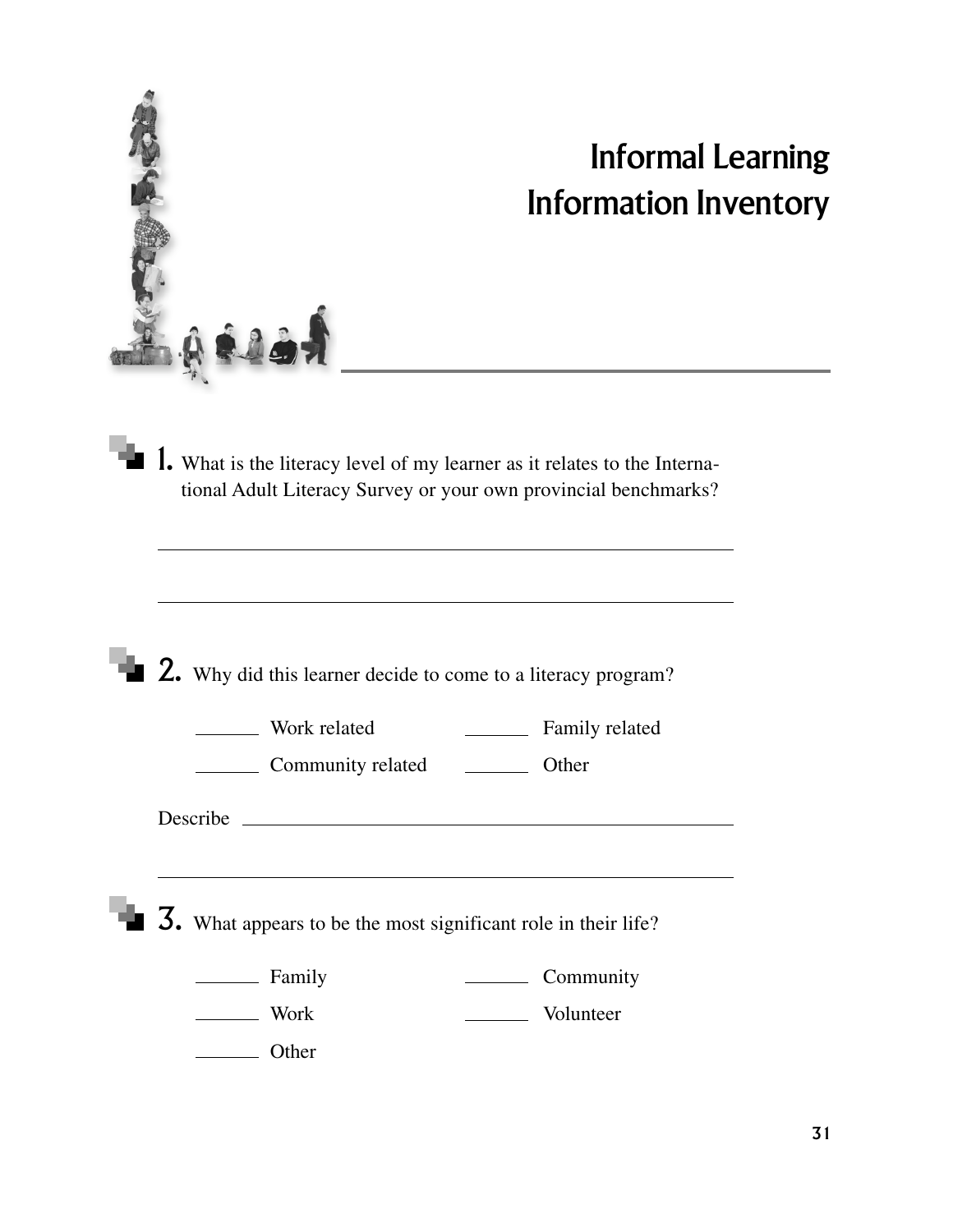|            | $\blacksquare$ 4. What types of activities do they do in their different life roles? |
|------------|--------------------------------------------------------------------------------------|
| Family     | Work                                                                                 |
| Volunteer  | <b>Example 1</b> Hobbies                                                             |
| Peer group |                                                                                      |
|            |                                                                                      |
|            |                                                                                      |
|            | $\blacksquare$ 5. Do they watch television or listen to the radio? $\blacksquare$    |
|            |                                                                                      |
|            |                                                                                      |
|            |                                                                                      |
|            |                                                                                      |
|            |                                                                                      |
|            |                                                                                      |
|            | Why do they watch or listen to these programs?                                       |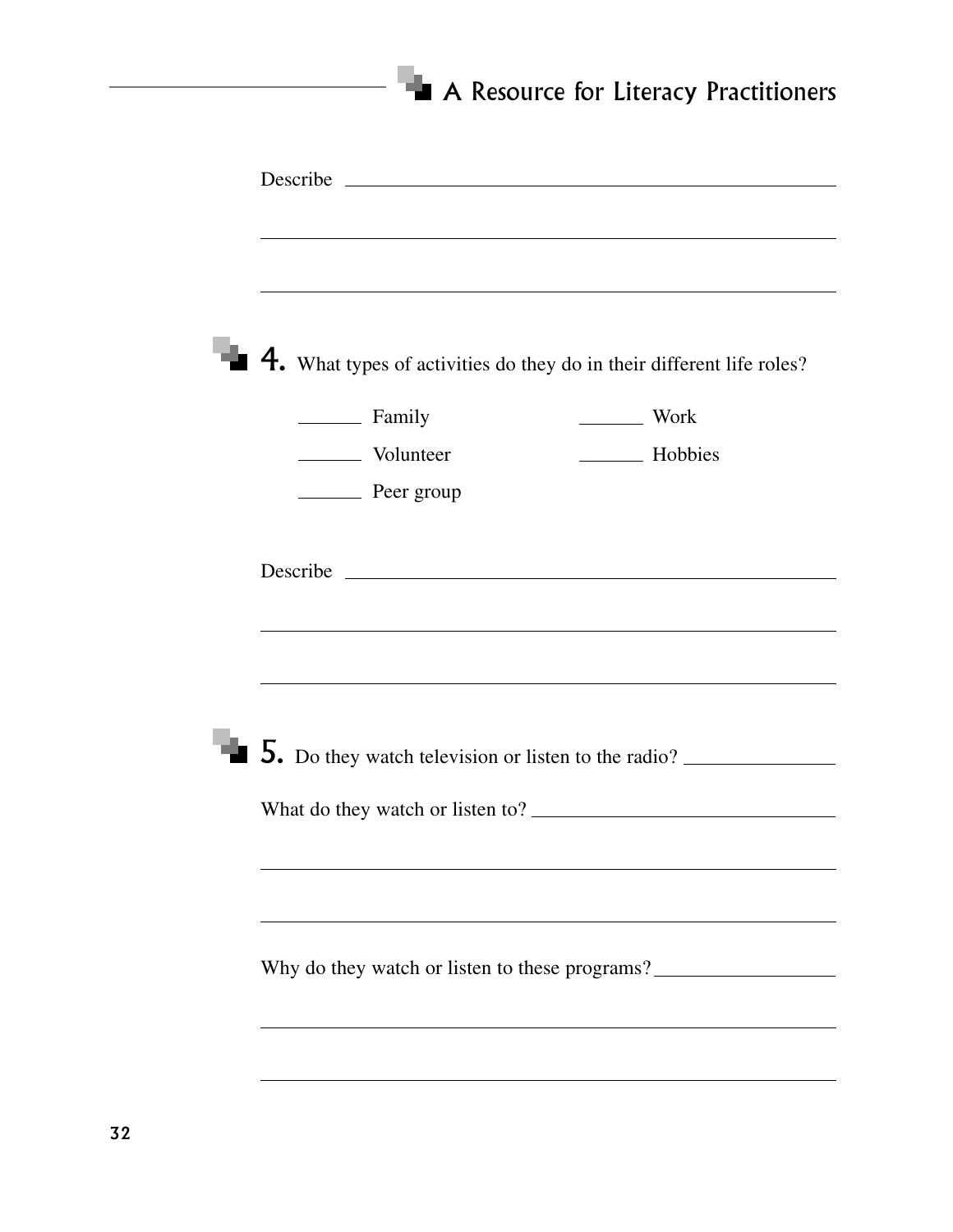

 $\blacksquare$  6. What type of learning events or projects have they been involved with over the past six months?

|     | Health                                                                                          |        | Personal Development       |
|-----|-------------------------------------------------------------------------------------------------|--------|----------------------------|
|     | Hobby                                                                                           |        | <b>Social Skills</b>       |
|     | <b>EXAMPLE Home Improvement</b>                                                                 |        | New Residence              |
| Pet |                                                                                                 |        | Volunteer Role             |
|     | Community Event                                                                                 | Sports |                            |
|     | Child's Project                                                                                 |        | Budget/Bills               |
|     | _________ Spirituality                                                                          |        | <b>Cultural Activities</b> |
|     | Other                                                                                           |        |                            |
|     |                                                                                                 |        |                            |
|     | 7. What new knowledge or information was gained from any of the<br>above-mentioned experiences? |        |                            |
|     |                                                                                                 |        |                            |
|     |                                                                                                 |        |                            |
|     |                                                                                                 |        |                            |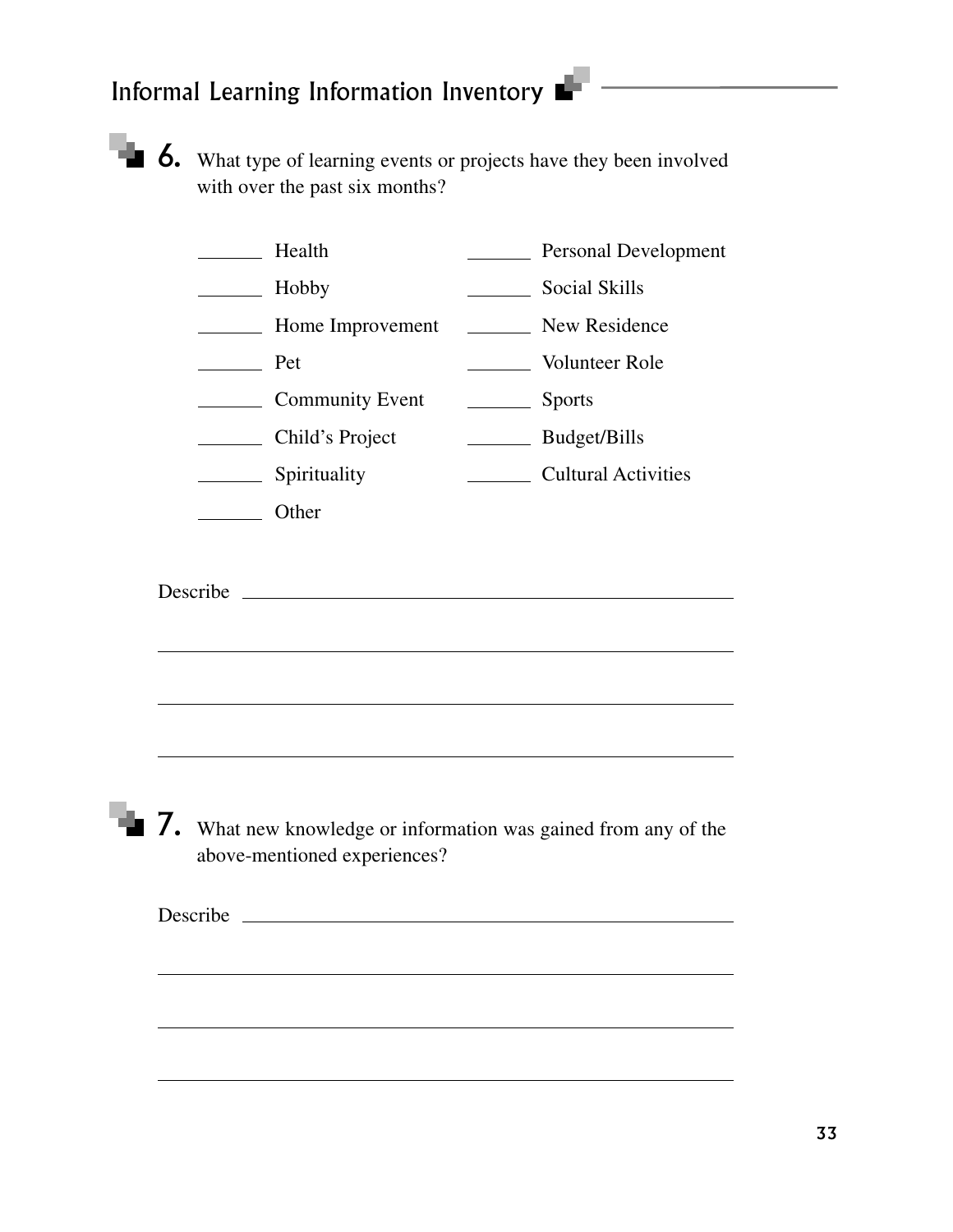| $\blacksquare$ 8. How have they utilized the information which was gained from |
|--------------------------------------------------------------------------------|
| the experience of the learning event or project?                               |

Shared with someone else

**Helped them with other situations** 

**Wanted to learn more** 

Did learn more

**Learned something else new** 

**Developed new friendships or acquaintances** 

Describe

9. What traditions or customs does this learner have?

**10.** Ask the learner what they feel helps them to learn something new?

**Trying it** 

**Talking it over with someone** 

**Watching someone else do it** 

**Example 3** Asking questions

Trial & Error

**Other**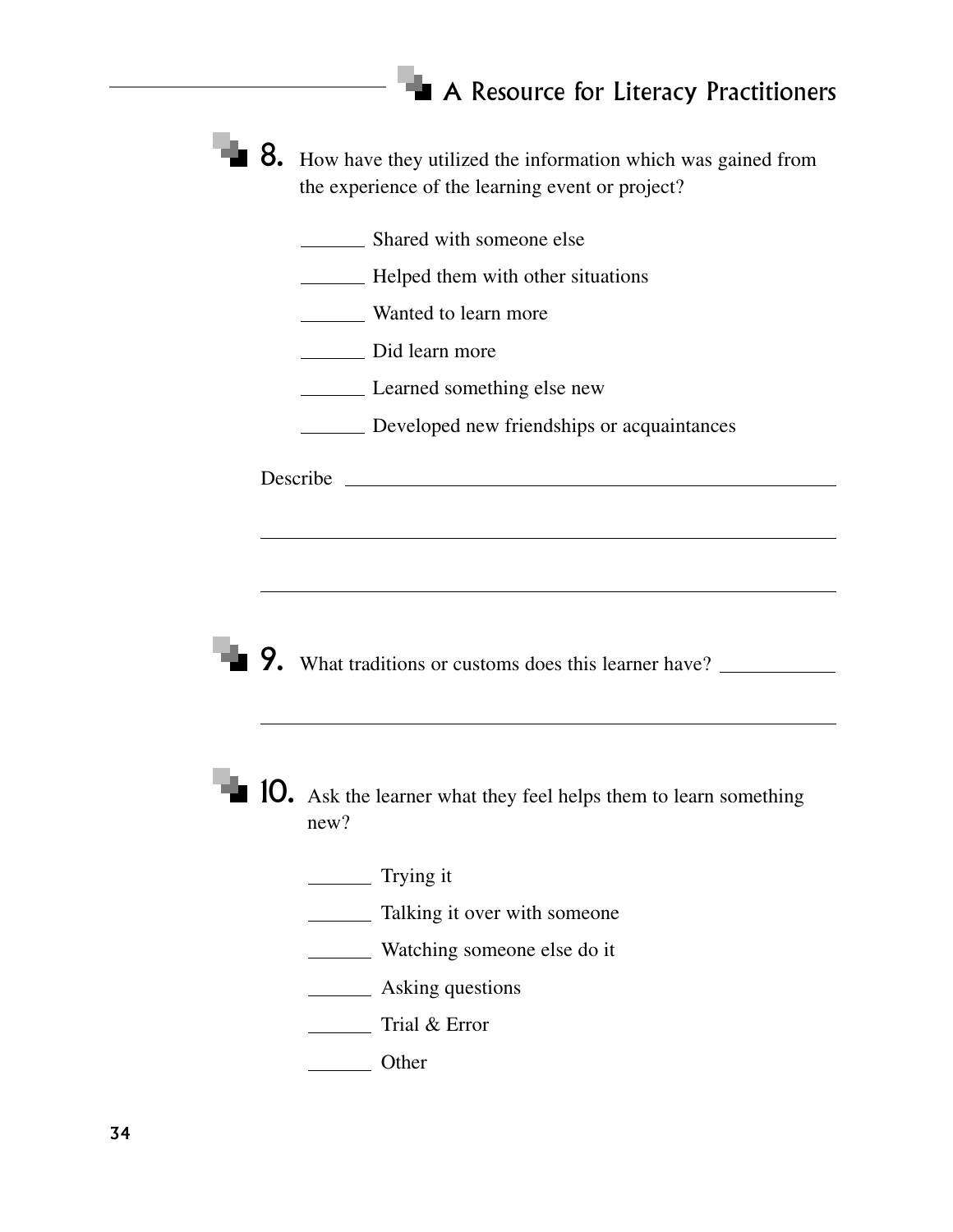## Informal Learning Information Inventory  $\blacksquare$

| $\blacksquare$ 11. What keeps them from learning something new?            |
|----------------------------------------------------------------------------|
| Not sure if they can do it                                                 |
| Afraid they might do it wrong                                              |
| Afraid of something else                                                   |
| Not interested                                                             |
| Believe they cannot learn                                                  |
| $\angle$ No Support                                                        |
| Other                                                                      |
| Describe                                                                   |
|                                                                            |
| <b>12.</b> If none of those barriers existed what would they like to learn |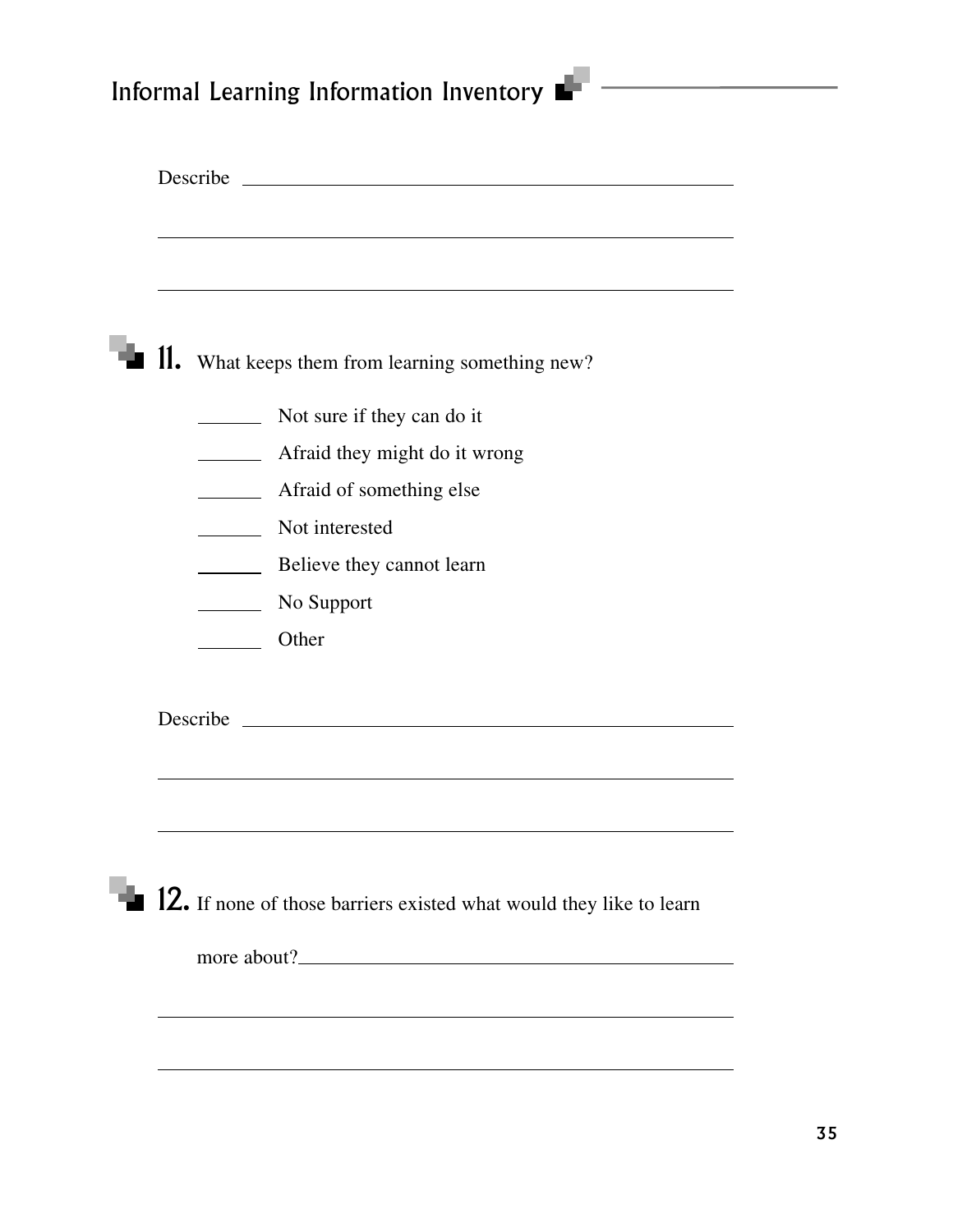$\blacksquare$  13. What past experiences or feelings do they associate with their

formal education such as school?

**14.** What is their literacy goal?

Ability to help children Gain employment Help out in their community \_\_\_\_\_\_\_\_\_ Self development Live a healthier lifestyle Gain confidence Citizenship Gain status Improve quality of life <u>\_\_\_\_\_\_\_</u> Other

Describe Latin and the contract of the contract of the contract of the contract of the contract of the contract of the contract of the contract of the contract of the contract of the contract of the contract of the contrac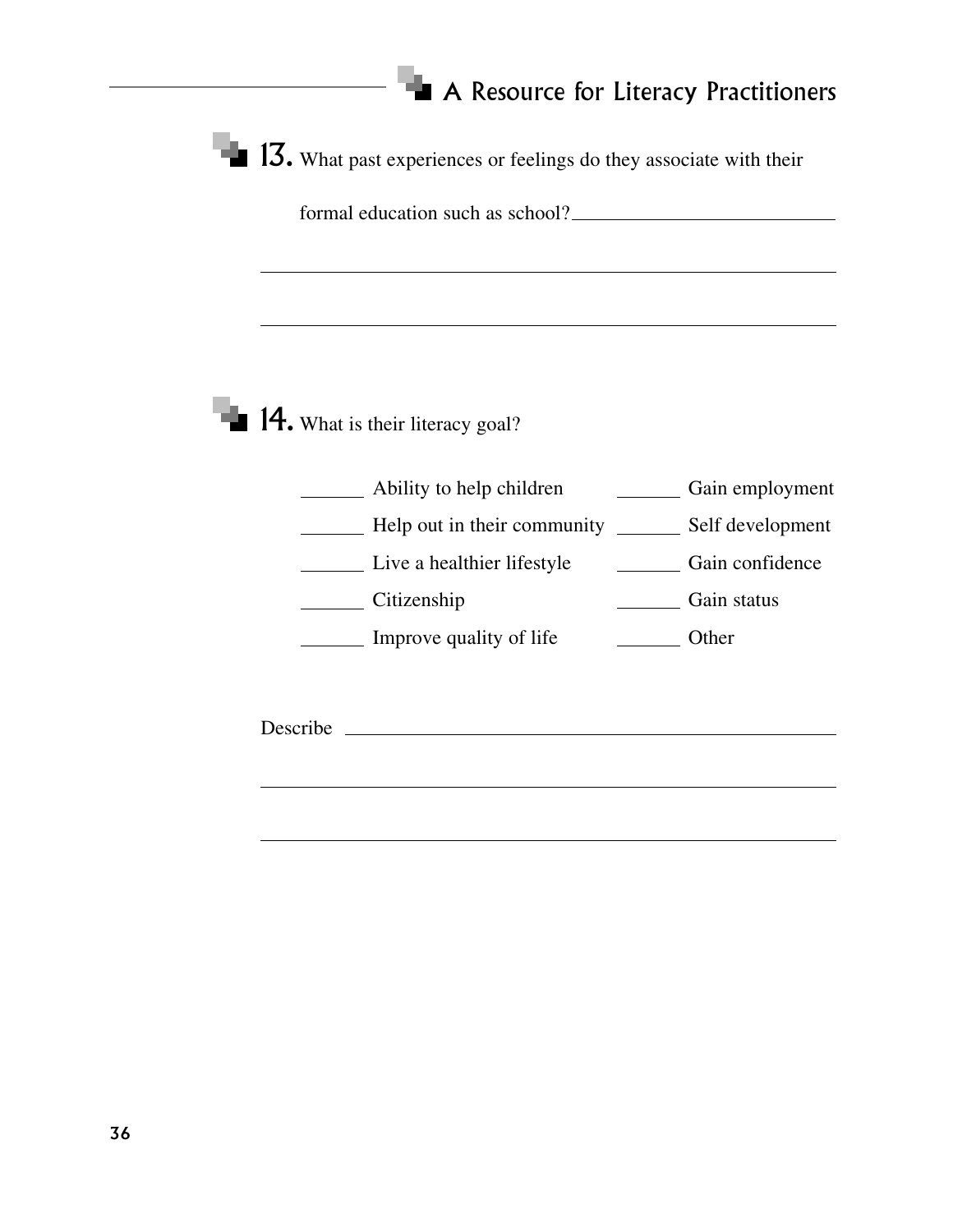<span id="page-34-0"></span>

## Purposeful Literacies Through Informal Learning

As literacy practitioners we observe the value our learners gain from coming to a literacy program and the positive effect it has on other areas of their lives. Have we ever thought about how learning that happens outside the classroom affects learners when they attend a literacy program? What knowledge and skills can we build on to help learners be successful in the classroom?

Gaining knowledge of learners from a holistic perspective will enable practitioners to help learners overcome negative beliefs and fears. We might use this knowledge to develop a sense of where they are in terms of learning readiness and involve them in the process with guided

choices. Being objective and nonjudgmental about resistance is important as it may take some time for learners to transform negative beliefs and fears. Try to introduce ideas to support their learning patterns. Think about building on strengths like oral communication skills and encourage them to develop new literacy skills.

The information and skills they a c quire, sometimes unknowlingly, assists them to live their everyday lives.This is how informal learning happens.

Being respectful of their culture may lead to an awareness of the influence it has over some of their choices. Using materials that are relevant to their everyday situations and interests will increase motivation and the desire to learn. Be a learner yourself and allow your learners to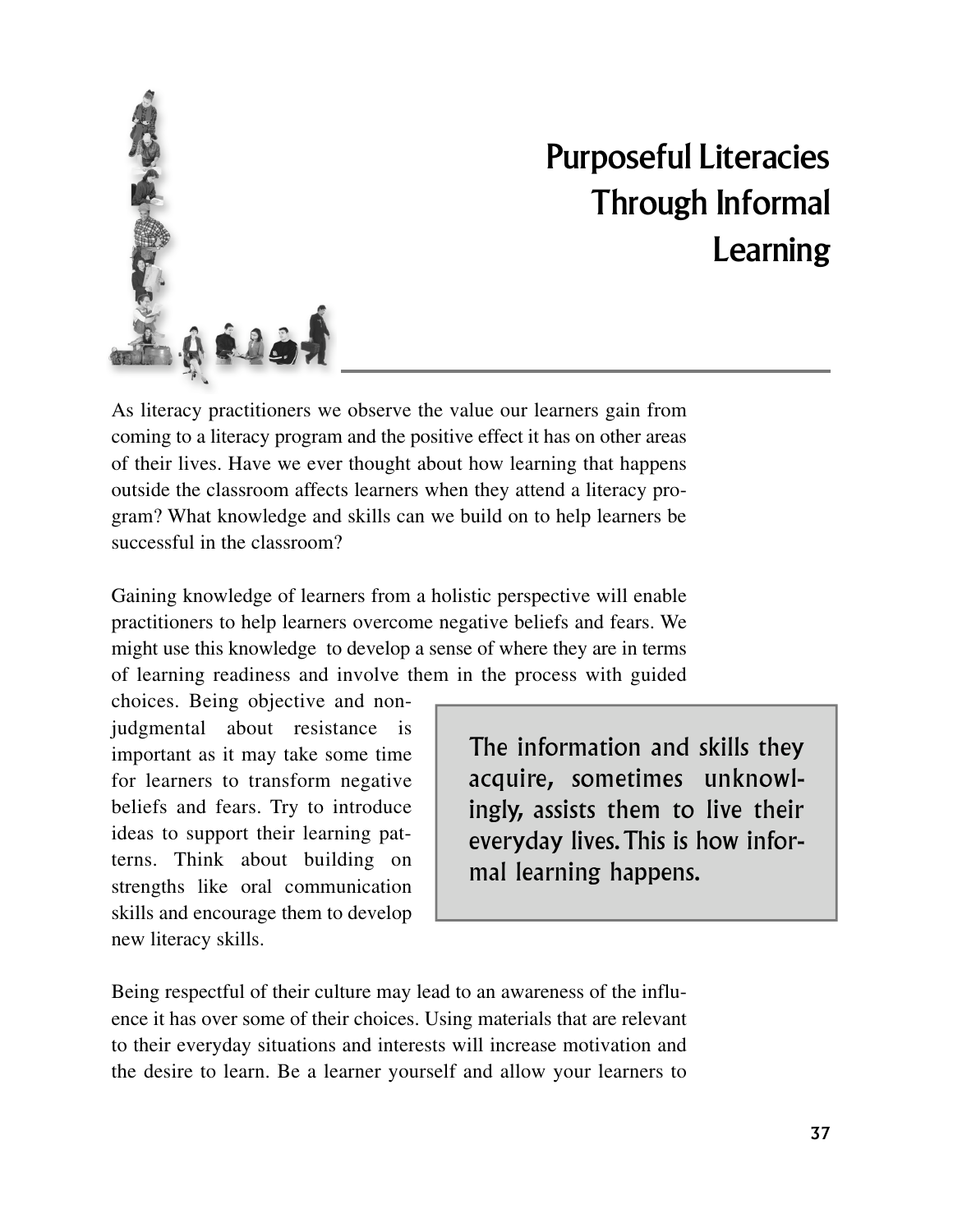share the knowledge they have gained with you. Remember that learning happens anytime and anywhere.

Cultivate an open mind around how to facilitate learning with your learners. Try new ideas and ask your learners for their input. Keep in mind that your values many differ from those of your learners due to different cultures and life experience.

Most practitioners have encountered a learner who is dealing with many difficult life circumstances. Assist by providing them with information and resources to cope with their situation. Resist taking away from them the opportunity to solve their own problem.

One of the key findings in our research was the discovery that adults with low literacy skills find creative solutions to everyday problems and events. They live authentic, fulfilling lives. They possess a multitude of strengths and abilities to problem solve and make connections to previous learning. The information and skills they acquire, sometimes unknowingly, assists them to live their everyday lives. This is how informal learning happens. If we build on this knowledge in our literacy programs, we can assist students to recognize themselves as lifelong learners in pursuit of their important life goals.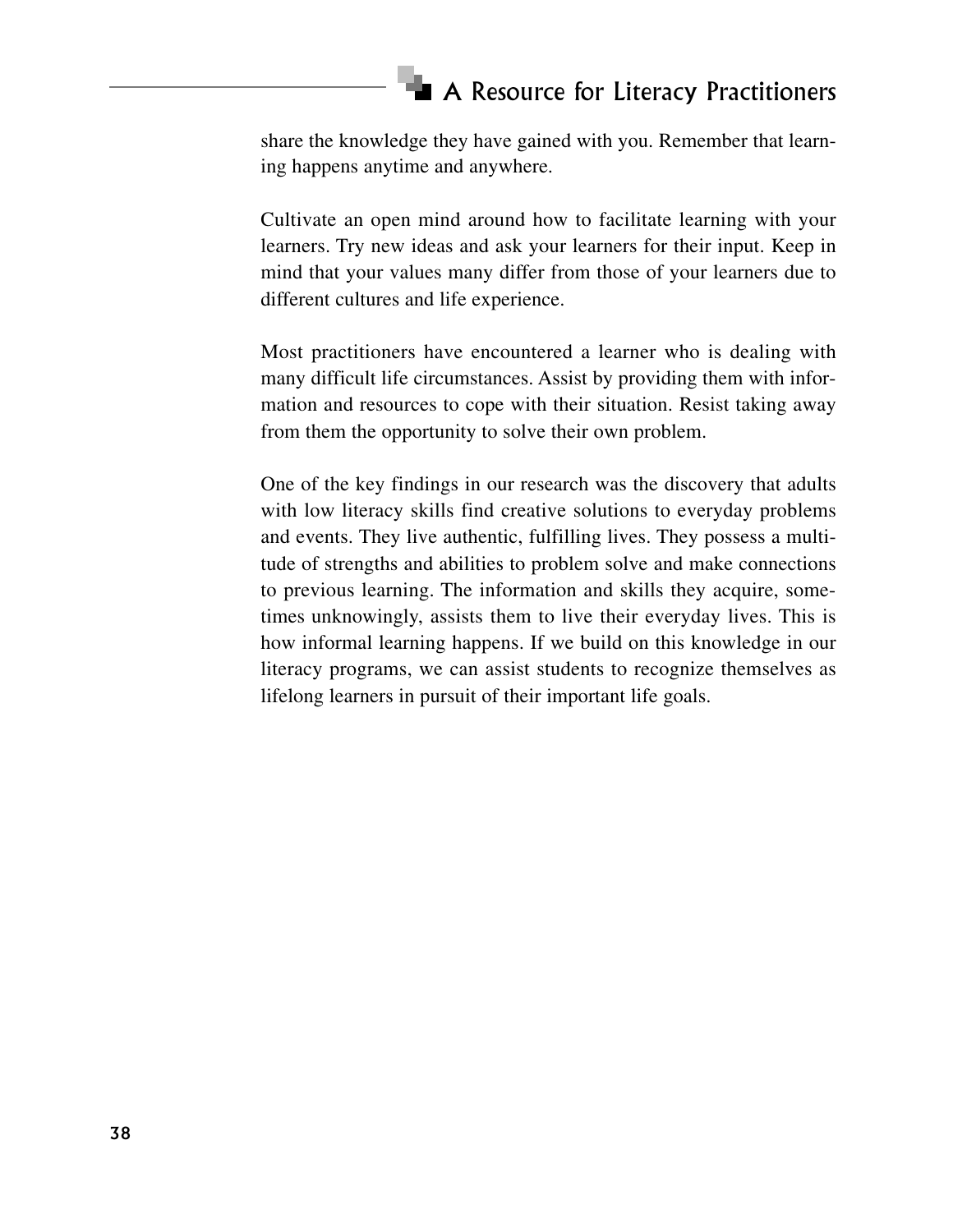### References

<span id="page-36-0"></span>

Barton, D., & Hamilton, M. (1998). *Local literacies: Reading and writing in one community*. London, UK: Routledge.

Barton, D., & Hamilton, M. (2000). Literacy practices. In D. Barton, M. Hamilton, & R. Ivanic (Eds.). *Situated literacies: Reading and writing in context*. London, UK: Routledge.

MacKeracher, K. (1996). *Making sense of adult learning*. Toronto, ON: Culture Concepts Inc.

Merriam, S., & Simpson, E. (2000). *A guide to research for educators and trainers of adults*. (2nd edition). San Francisco, CA: Jossey Bass.

Schugurensky, D. (2000). The forms of informal learning: Towards a conceptualization of the field. *NALL Working Paper #19*.

Taylor, M., & Boulton, J. (2004). Informal learning practices of adults with limited literacy skills. *Proceedings of the Joint International Conference of the Adult Education Research Conference and the Canadian Association for the Study of Adult Education*. Victoria, BC. pp. 474-478.